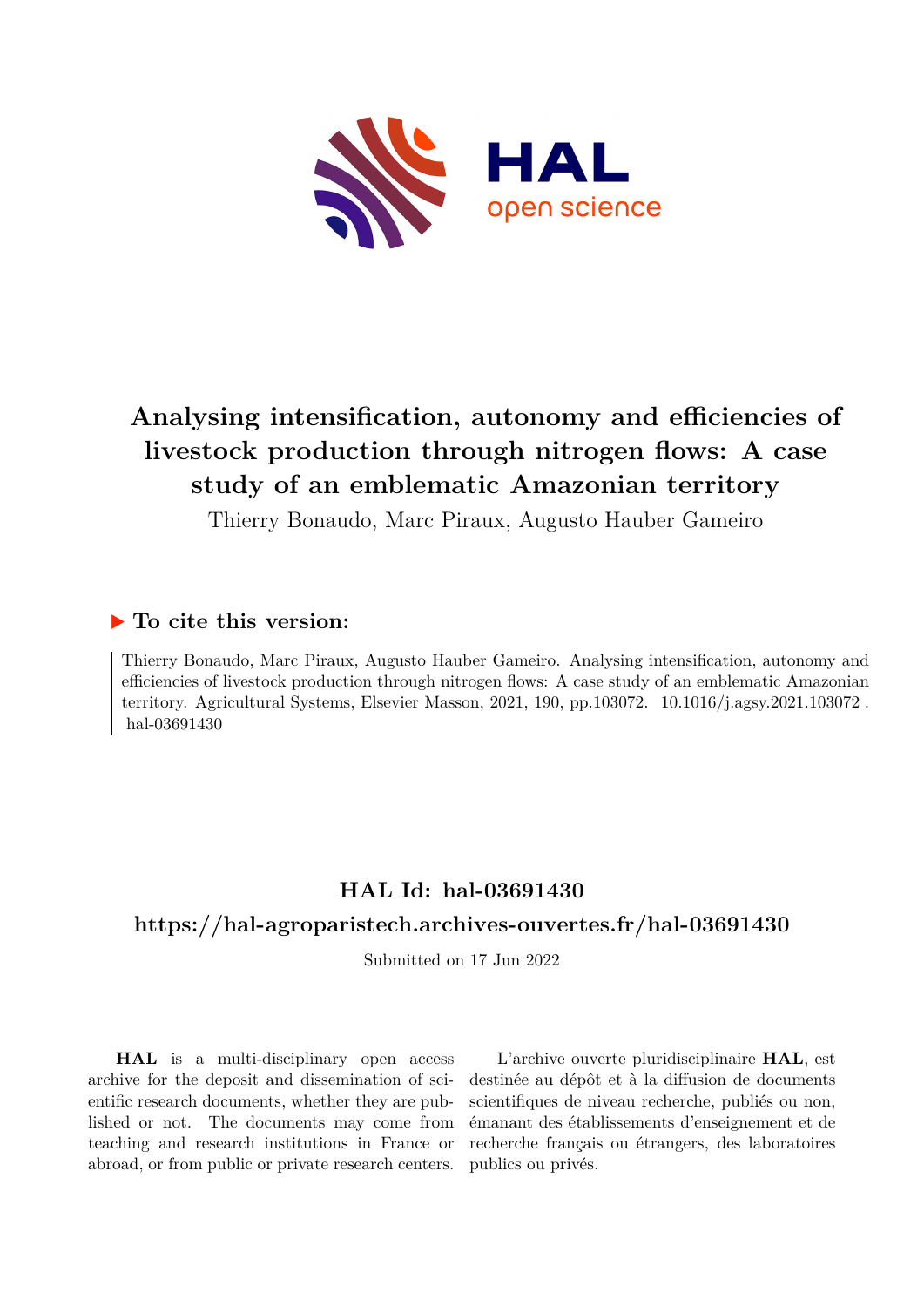- **Analysing intensification, autonomy and efficiencies of livestock production**
- **through nitrogen flows: a case study of an emblematic Amazonian territory**
- 3 Thierry Bonaudo  $a, *$ , Marc Piraux  $b$ , Augusto Hauber Gameiro  $\frac{c}{a}$
- 4 a *UMR TETIS, AgroParisTech, Maison de la Télédétection, 500 rue Jean-FrançoisBreton, F-*
- 5 34000 Montpellier, France
- 6 b *UMR TETIS, Cirad, Maison de la Télédétection, 500 rue Jean-FrançoisBreton, F-34000*
- *Montpellier, France*
- 8 C Department of Animal Science, Facultyof Medicine Veterinaryand Animal Science, FMVZ,
- *University of Sao Paulo, Pirassununga* 13.635-900, Brazil
- https://doi.org/10.1016/j.agsy.2021.103072
- 11 Received 3 March 2020; Received in revised form 21 January 2021; Accepted 23 January 2021
- 12 0308-521X/© 2021 Elsevier Ltd. All rights reserved.
- 

# **1. Introduction**

 Through its land use, its consumption and its emissions, livestock farming is a major factor in the balance or disruption of bio-geochemical cycles, climate and biodiversity. Livestock occupy more than 70% of agricultural land worldwide (Herrero et al., 2015), consume more than 70% of agricultural production (Billen et al., 2014) and emit 14.5% of all anthropogenic greenhouse gases (Gerber et al., 2013). Our study area, the Brazilian Amazon, is emblematic of these tensions between livestock production and 21 the environment. Extensive cattle production has spearheaded the territorial conquest of this region for more than 50 years, and is the main cause of deforestation (Kaimowitz and Angelsen, 1998). Margulis (2003) reported that prior to 2004, livestock occupied 70% to 88% of deforested areas. Then, between 2004 and 2012, thanks to increased 25 satellite monitoring, strict land tenure policies and strict environmental policies, the rate 26 of deforestation decreased by 80% (4,571 km<sup>2</sup> deforested in 2012, versus 27,772 km<sup>2</sup> in 2004). Interestingly, from 2012 to 2019, there was a new increase in annual 28 deforestation, which reached  $9,762 \text{ km}^2$  in 2019 (INPE-Prodes, 2020). The intensification of animal production is presented as a success factor for long-term maintenance of low deforestation and a good level of production (Bowman et al., 2012; De Oliveira Silva et al., 2017; Mandarino et al., 2019). The argument put forward is simple: within the framework of an effective policy to combat deforestation, the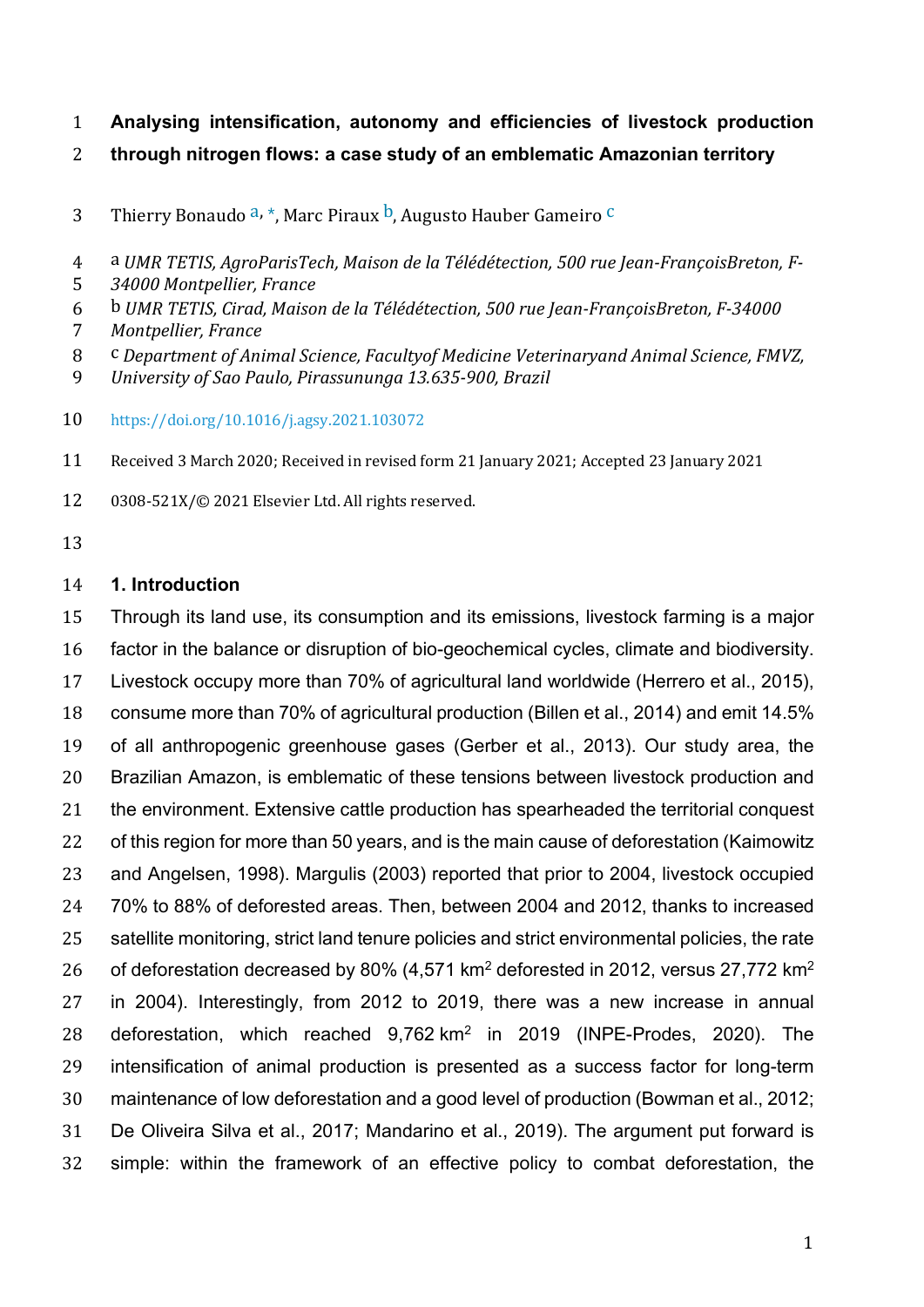increase in production per hectare could constitute a growth driver without territorial expansion. Yet, in reality, there is no guarantee of this outcome, and very few studies focus on quantifying the intensification of the Amazonian livestock sector. Existing publications on intensification concern the scale of livestock farming systems, with analyses of optimized methods based on pasture restoration, rotational grazing, introduction of legumes and so on (De Oliveira Silva et al., 2017; Latawiec et al., 2014; Barreto et al., 2013). On the national or regional scales, most of the studies present statistical models and scenarios based on extrapolations of intensified livestock systems (Abmael et al., 2016; Bowman et al., 2012). Moreover, the notion of intensification, which is polysemic, is neither defined nor precisely monitored. Raising yields on existing farmland is essential for 'saving land for nature' (Tilman et al., 2002), but the prospects for yield increases are difficult to predict due to uncertain socio- economic factors. In this context, we aim to add a new case study based on empirical data.

 The objective of our article is to characterize and discuss the evolution of livestock farming in Paragominas (Brazil). This municipality, where livestock farming and cultivation of soybeans are prevalent, is presented as an example of stopping deforestation. After several decades with one of the highest rates of Amazon deforestation, Paragominas reduced its annual deforestation rate tenfold between 2005 and 2012 (Piketty et al., 2015). We analyse the livestock sector, using the method of territorial metabolism. This method quantifies the flow of material mobilized, stored and transformed by livestock. We calculate the trends in intensity, production, efficiency and self-sufficiency from 1990 to 2012.

#### **2. Material and methods**

- 2.1 The municipality of Paragominas
- Paragominas is situated in the north-eastern region of the state of Pará, 320 km to the
- south of Belém (Figure 1). The development of this 1.94 million hectare municipal area
- is based on agriculture, which accounts for 10% of GDP (IBGE-Sidra, 2016).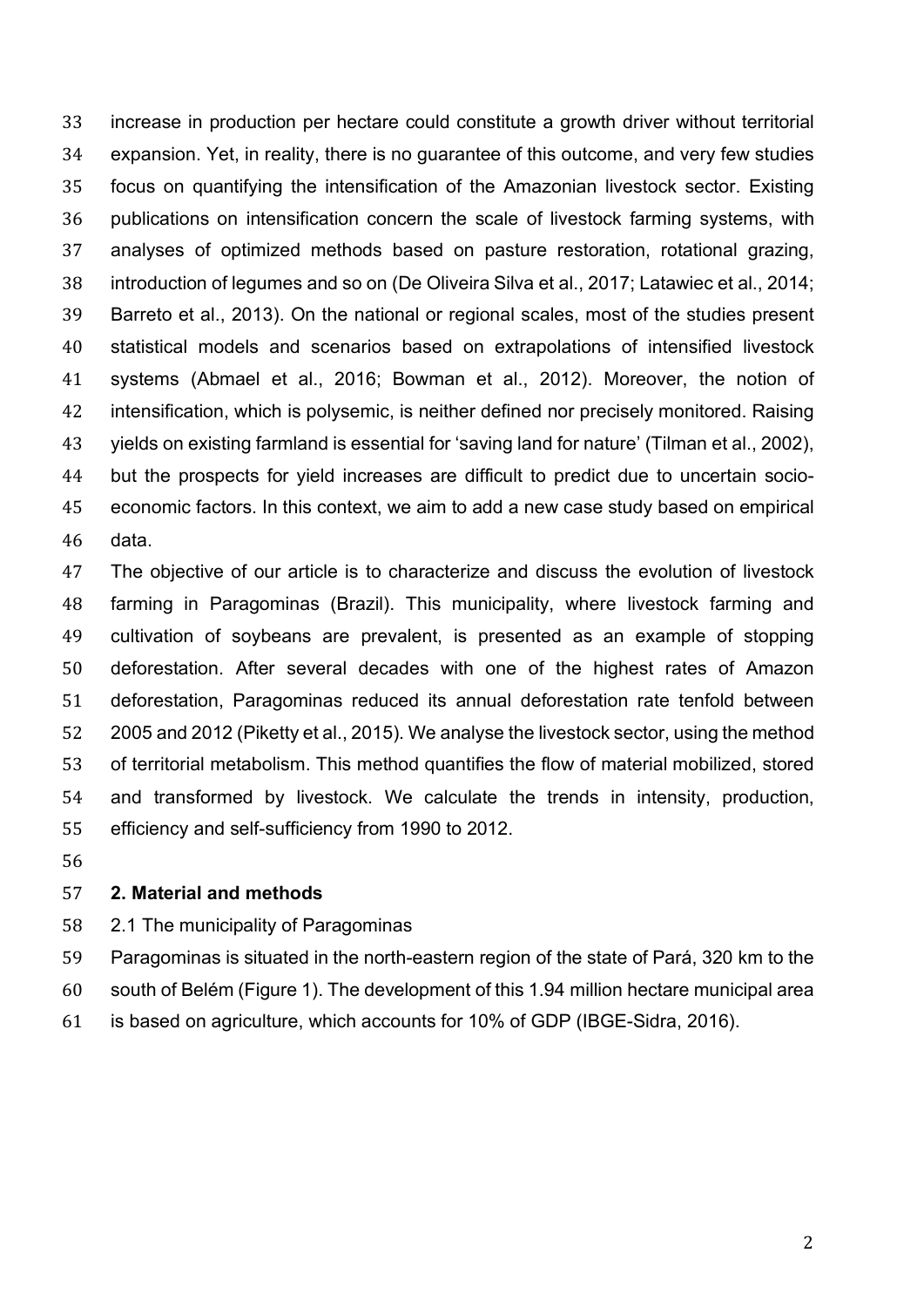

**Figure 1.** Map of Paragominas (Pará, Brazil)

 Two phases of development can be distinguished (supplementary material section 1- Land use and annual deforestation): the first, from 1950 to 2005, was characterized by a continuous expansion of the agricultural area leading to significant deforestation. Between 2001 and 2005, the average deforestation rate was estimated at more than 18,000 ha/year (Piketty et al., 2015). Livestock farming is the main activity; pastures occupy more than 80% of deforested areas (Pinto et al., 2009). The second phase, from 2006 to date, was marked by a sharp decline in deforestation, a decrease in grazing areas and a significant increase in annual crops. Laurent (2014) calculated a 13% decrease in grazing areas between 2006 and 2012. To analyse the evolution of livestock farming, we chose to study two years representative of the first phase of development (1990 and 1995) and two years in the second phase of development (2006 and 2012). These years were chosen based on data availability.

# 2.2 A biochemical representation of livestock farming

 We analysed the functioning of livestock systems from the perspective of nutrient cycles, by quantifying material flows between fodder resources (cropland and grassland), livestock, and the natural environment. This allowed us to discuss different productive and environmental indicators (Bonaudo et al., 2015; Gameiro et al., 2019). We used the GRAFS methodology (Generic Representation of Agro-Food Systems) to produce a biochemical representation of our system (Billen et al., 2014, 2015; Lassaletta et al., 2014). The first step consisted in making an inventory of all material flows and all areas used, either directly or indirectly, by livestock farming. We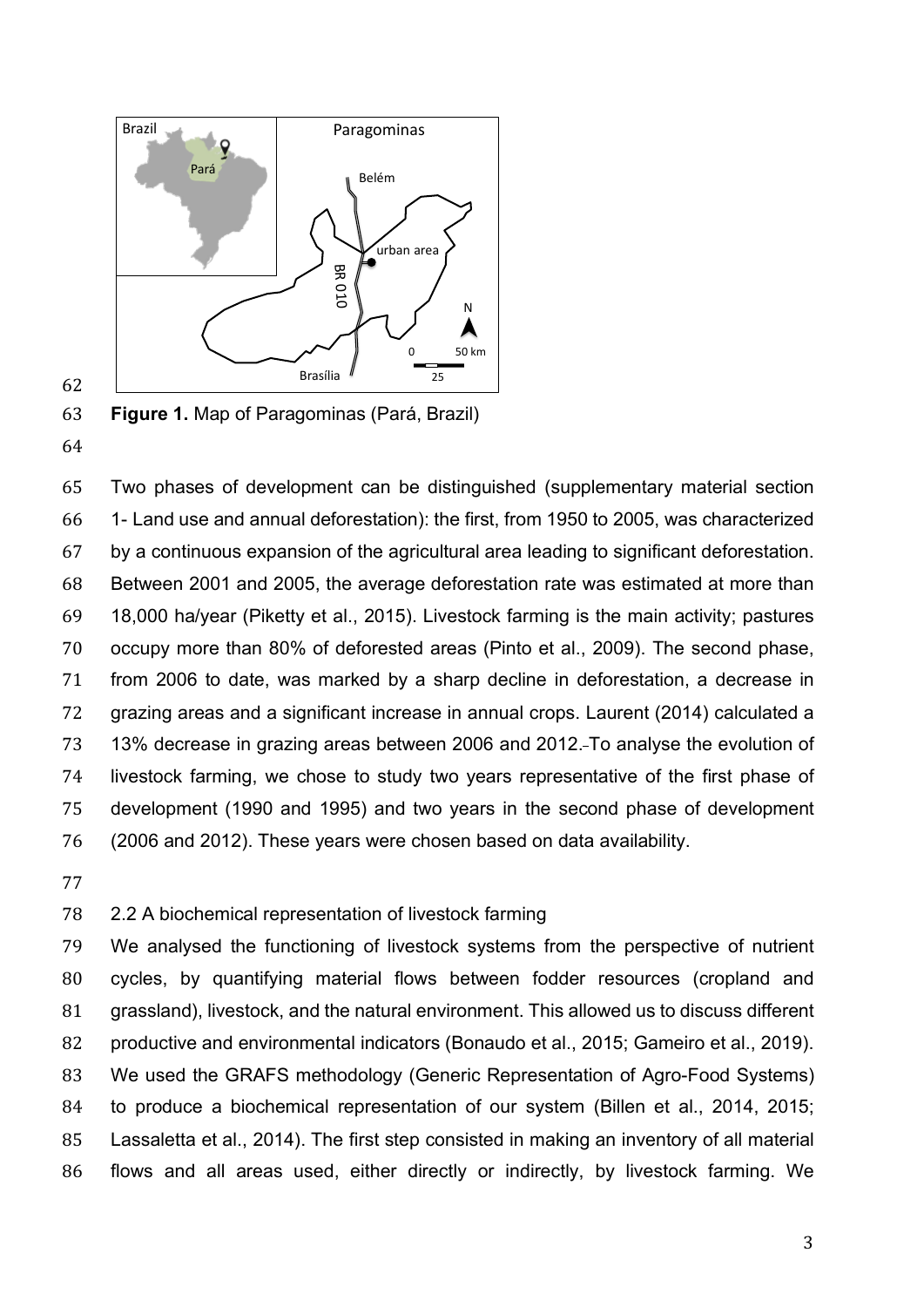considered three categories: i) livestock (pigs, poultry, laying hens, dairy cows and beef cattle), of which we estimated the animal numbers, feed intake, production (milk, meat, eggs) and excretion; ii) croplands and iii) grasslands dedicated to feeding animals, of which we estimated the surface areas, fertilization and production. A review of the scientific and technical literature was carried out to identify and prioritize the use of existing local and regional references. We also used a group of experts (three technicians and agronomists, and three researchers) to confirm farming practices in the region.

 In the second step, we converted all of these material flows into N flows by calculating the N contained in each material. N flows are expressed on an annual basis in weight units (kilograms or tons). We describe the data and assumptions used to establish livestock metabolism in the next paragraphs.

Livestock numbers, production and excretion

 In the IBGE-PPM (Municipal Livestock Survey) database, livestock is expressed in heads. For comparison purposes, we converted heads into Livestock Units (LU). We use the same livestock unit (LU), characterized by Billen et al. (2014) (the number of animals of any species annually excreting 85 kg N).

 The objective was to estimate the quantity of products marketed for human consumption. The quantities of milk and eggs are directly accessible in the IBGE-PPM (Municipal Livestock Survey) database, but there are no figures on meat production. To obtain the quantity of pork, poultry meat and beef, we multiplied the number of heads slaughtered by the average carcass weight. For pork, we applied the slaughter rate given by Miele and Soares Machado (2007) (Table 1). The slaughter rate corresponds to the number of animals slaughtered per year divided by the total number of animals present in herds. For poultry and cattle, we applied the slaughter rate and carcass weight calculated from the IBGE-PPM database, but these data were only available from 1997 and for the state of Pará. We therefore assumed that herds in Paragominas have the same slaughter rate and carcass weight as those in Pará State. We applied the 1997 slaughter rate and carcass weight for the years 1990 and 1995 (Table 1). For cattle production, we must also estimate the numbers of live animals exported. Live exports correspond to international trade. Exportation began in the 2000s and has experienced very strong inter-annual variability due to market uncertainty. The only data available were the average weight and the number of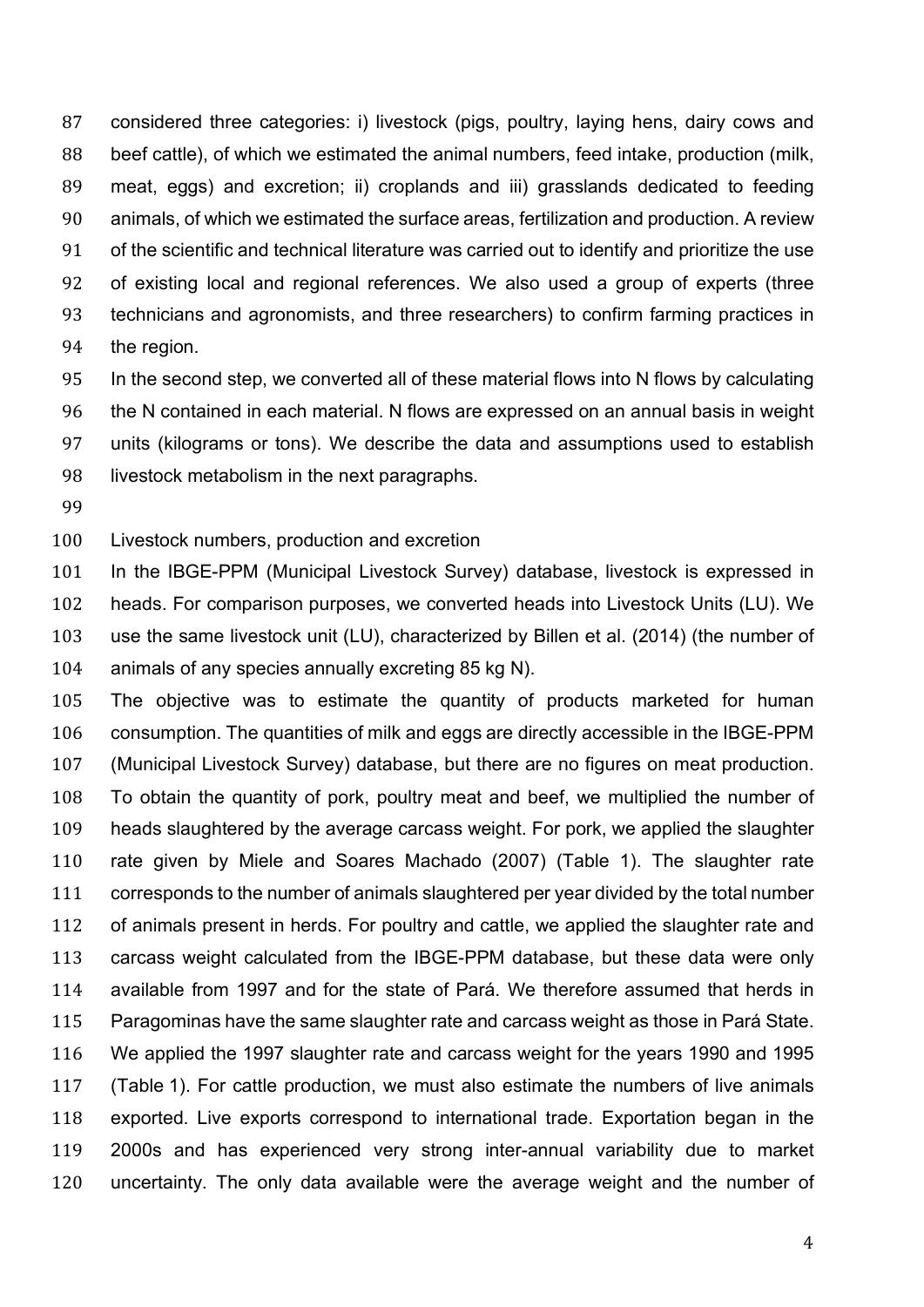animals exported by Pará State. We therefore calculated live cattle export rates for 2006 and 2012, which we applied to the Paragominas cattle herd (Table 1). We considered only the edible output, and the inedible wastes or by-products were considered as losses leaving the food system (skin, blood, hides, heads, feet, tails, entrails and gut fill).

126 The production of animal protein was calculated from the production figures of 127 carcasses, eggs and milk, using the N content of each commodity as provided in 128 Lassaletta et al. (2014) and FAO (2001) (Table1).

129

#### 130 **Table 1.** Coefficients used to calculate animal production

| Products                  | Average weight          | Slaughter rate or live<br>cattle export rate | %N in product |
|---------------------------|-------------------------|----------------------------------------------|---------------|
| Eggs                      |                         |                                              |               |
| 1990-2012                 | 60 g/egg                |                                              | 1.712%****    |
| <b>Milk</b>               |                         |                                              |               |
| 1990-2012                 | 1 kg/liter              |                                              | 0.528%****    |
| <b>Cattle Slaughtered</b> |                         |                                              |               |
| 1990-1995                 | 210.8 kg carcass/head*  | $7.4\%$ *                                    |               |
| 2006                      | 229.4 kg carcass/head*  | 12.7%*                                       | 3.08%****     |
| 2012                      | 240.7 kg carcass/head*  | 11.7%*                                       |               |
| <b>Cattle Exported</b>    |                         |                                              |               |
| 1990-1995                 | -                       | $0\%**$                                      |               |
| 2006                      | 255.8 kg carcass/head** | 0.76%**                                      | 3.08%****     |
| 2012                      | 256.6 kg carcass/head** | 2.32%**                                      |               |
| <b>Pigs</b>               |                         |                                              |               |
| 1990-1995                 | 47.4 kg carcass/head*   | $71\%***$                                    |               |
| 2006                      | 44.7 kg carcass/head*   | 71%***                                       | 1.872%****    |
| 2012                      | 40.5 kg carcass/head*   | 71%***                                       |               |
| Poultry                   |                         |                                              |               |
| 1990-1995                 | 2.16 kg carcass/head*   | 102%*                                        |               |
| 2006                      | 2.35 kg carcass/head*   | 257%*                                        | 1.968%****    |
| 2012                      | 2.53 kg carcass/head*   | 418%*                                        |               |

131 Sources: \*IBGE-PPM, 2016; \*\*ABEG, 2015; \*\*\*Miele and Soares Machado, 2007; \*\*\*\*Lassaletta et al.,

132 2014; FAO, 2001

133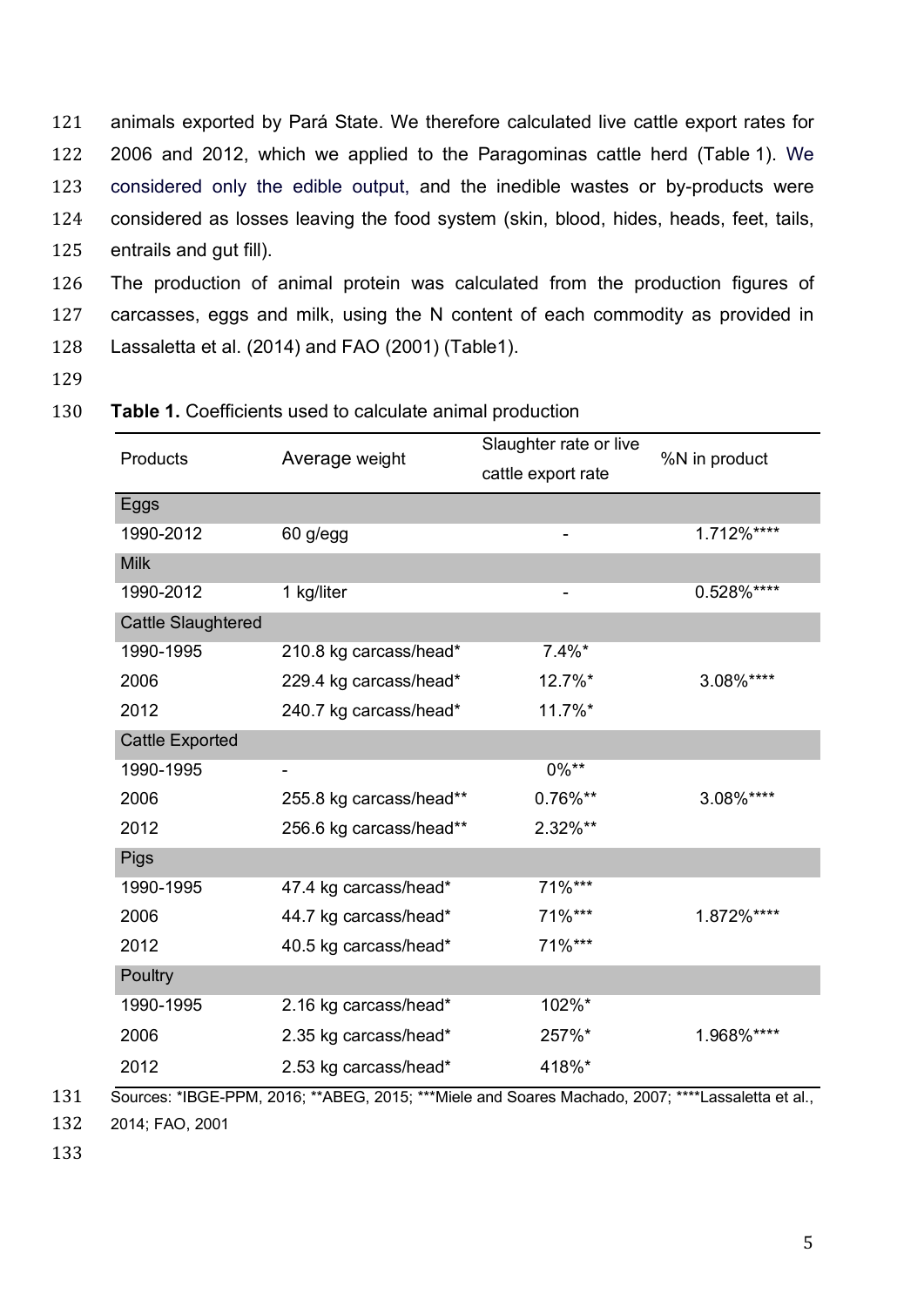Excretion was calculated from livestock numbers using N excretion factors specific to each animal category (see Table 2). We followed the Van der Hoek (1998) excretion factors for Latin America. We distinguished dairy from non-dairy cattle. To estimate the numbers of non-dairy cattle, we subtracted the milking cow stocks provided by the IBGE PPM from the total cattle stock.

**Table 2.** N excretion factors for different livestock classes and corresponding livestock

units (defined as the number of animals excreting 85 kg N/yr)

|                  | Excretion kg N/head/year | Conversion rate from head to LU (Billen  |  |  |
|------------------|--------------------------|------------------------------------------|--|--|
|                  | (Van der Hoek, 1998)*    | et al., 2014; Lassaletta et al., 2016)** |  |  |
| Dairy cattle     | 60                       | 0.705                                    |  |  |
| Non-dairy cattle | 40                       | 0.47                                     |  |  |
| Pigs             | 11                       | 0.13                                     |  |  |
| Poultry          | 0,5                      | 0.006                                    |  |  |

 Sources: \*Van der Hoek (1998) for "Region II" Latin America. Oceania outside Australia and NZ, Africa and Asia except for the former USSR. \*\*Billen et al. (2014), Lassaletta et al. (2016) consider annual excretion per LU, i.e. 85 kg N/LU/year.

#### Cropping and fodder systems

 In line with many studies, animal consumption was estimated by adding together the excreted N and the N fixed in products (Billen et al., 2014, 2015). For cattle, we considered that grazing provides the whole diet (Oliveira Miranda, 2016). For monogastric animals, we considered that rations are composed of corn and soybeans (Gameiro et al., 2019). Crop production was converted from kilograms of fresh matter to kilograms of N, based on the coefficients of fixed N in products (Lassaletta et al., 2014 and FAO, 2001) (Table 3).

 As figures for grazing areas were not available in the IBGE database for the entire study period, we estimated them from a compilation of satellite image studies of the municipal area. These studies consist of Landsat image analyses for 1991, 2008 and 2010 (Oliveira and De Ferreira, 2011; Piketty et al., 2015; Coutinho et al., 2013). We estimated the grazing area in 1990, 1995 and 2006 through linear regression applied to existing data. For the 2009-2012 period, Laurent (2014) showed a 13% decrease in grazing area. Therefore, we applied this decrease to obtain the grazing area in 2012. To calculate the areas of maize and soybeans, the total production was divided by the

average production per hectare. We applied the average yield for each year, provided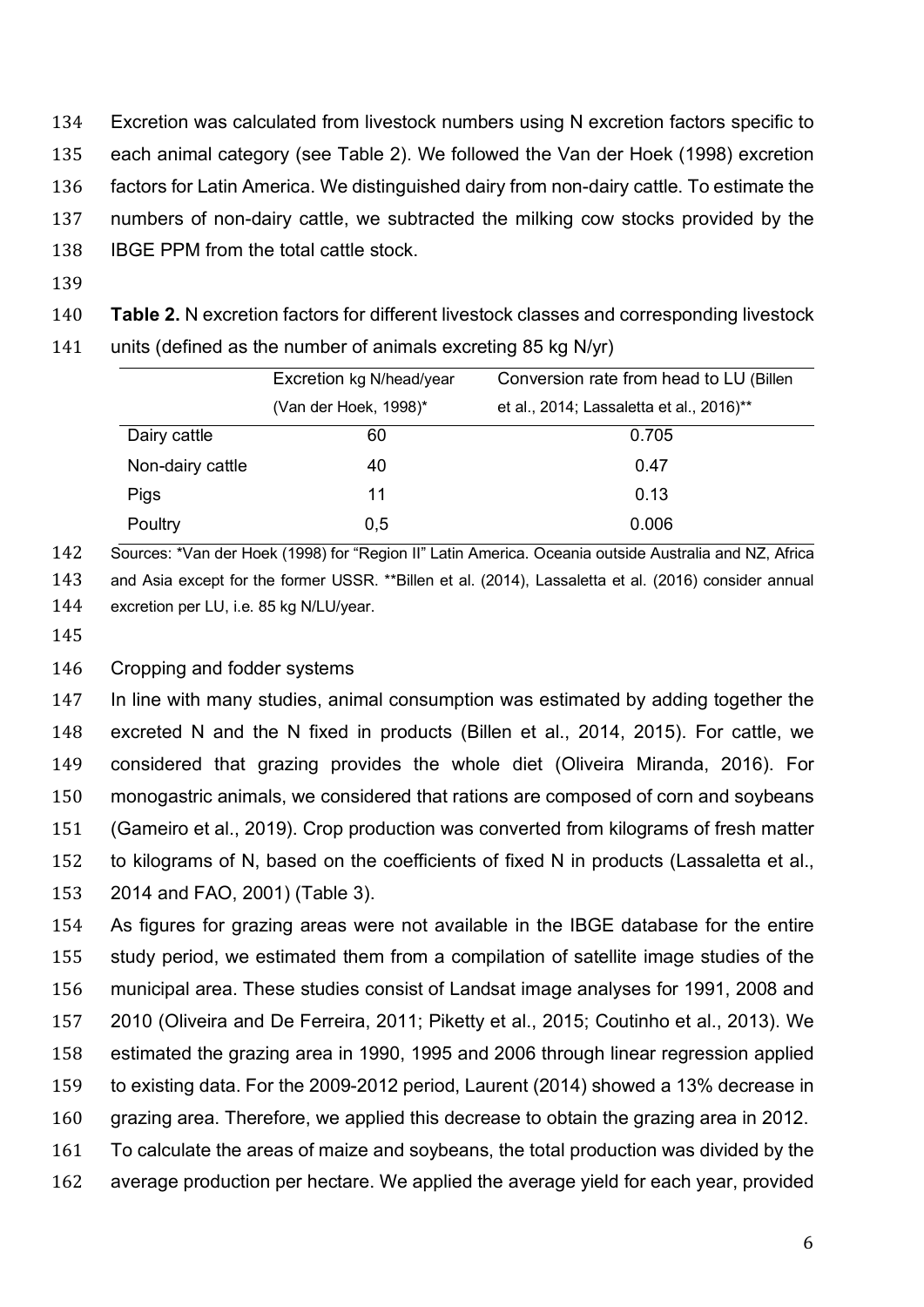by the IBGE-PAM (Municipal Agricultural Production). For maize, we considered the yields of the municipal area. For soybeans, we took the national average yield for 1990 and 1995 and the municipal yields for 2006 and 2012.

Crop and grassland fertilization

 Fertilization refers to all inputs of N to cropland and grassland, including synthetic 169 fertilizers, atmospheric deposition, manure application and symbiotic  $N_2$  fixation. 170 Symbiotic  $N_2$  fixation varies, depending on pedoclimatic conditions, the varieties farmed and cultural practices. Filoso et al. (2006) report that the symbiotic fixation of grazing areas, predominantly under Brachiaria, is between 15 and 30 kg N/ha/year in Brazil. Due to a large proportion of degraded pastures (Pinto et al., 2009) that fixate 174 little or no N, we retain the lower estimate of 15 kg N/ha/year. Soy symbiotic N<sub>2</sub> fixation is estimated according to the relationships developed by Herridge et al. (2008) and Lassaletta et al. (2014), linking N fixation to yields. Soy symbiotically fixates the equivalent of 1.53% of the yield.

 Dentener et al. (2006) estimate the atmospheric deposit for the region at 8 kg N/ha/year.

 As statistical data do not exist for fertilizers, we estimate fertilizer use by reconstructing the technical practices in the region according to the group of experts. We assume that chemical fertilizers are not applied to grazing areas (Corrêa et al., 2005) and that cattle excreta are deposited on pasture. We apply loss rates based on volatilization of ammonia (NH3) during grazing. Volatilization of NH3 emission varies widely, depending on agricultural practices, soil type, climate and measurement methods. For cattle grazing systems, N losses by NH3 generally range from 10% to 30% of excreted N (Béline et al., 2012; Lessa et al., 2014). For the Cerrado region (Goiás state), Lessa et al. (2014) estimate nitrogen volatilization at 15% of excreted nitrogen. Our study is based on the study of Lessa et al. (2014), which was carried out in a pedoclimatic 190 context similar to that of our study area (Table 2). We assume that  $N_2O$  emissions are very low for grazing cattle (Lessa et al., 2014), so we do not consider them.

 Only synthetic fertilizers were applied to the feed crops, maize and soybeans (Table 3). According to the experts, a very small proportion of animal excreta was recovered and was used mainly for perennial crops. We estimated that banana, pepper and cocoa were fertilized with organic nitrogen at 700 kg N/ha/yr, 120 kg N/ha/yr and 20 kg N/ha/yr, respectively. The amount of excretion recovered was estimated by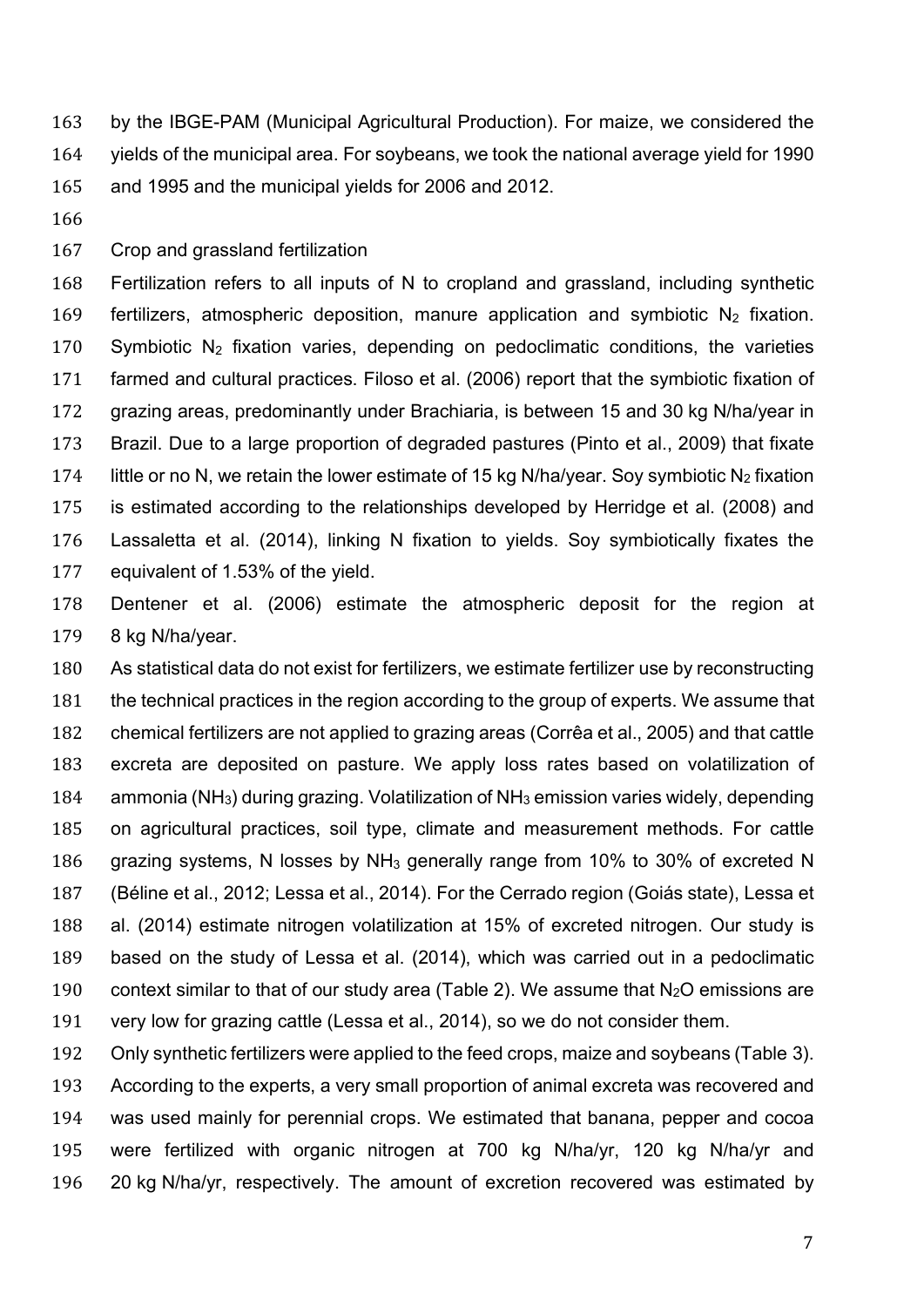multiplying the amount of organic nitrogen applied per hectare by the total surface area under crops (banana, pepper and cocoa areas were provided by the IBGE-PAM database).

201 **Table 3.** Yield, synthetic fertilization and symbiotic N<sub>2</sub> fixation of soybean, maize and rice

|                                               |                     | Soybean | Maize | Rice  |
|-----------------------------------------------|---------------------|---------|-------|-------|
| %N in product*                                |                     |         |       |       |
|                                               | 1990-1995-2006-2012 | 6.08%   | 1.52% | 1.6%  |
| Yield (kg/ha)**                               |                     |         |       |       |
|                                               | 1990                | 1,732   | 500   | 700   |
|                                               | 1995                | 2,199   | 840   | 1,050 |
|                                               | 2006                | 3,000   | 4,650 | 2,672 |
|                                               | 2012                | 3,500   | 5,500 | 3,316 |
| Synthetic fertilization (kg N/ha/year)***     |                     |         |       |       |
|                                               | 1990-1995           | 20      | 55    | -     |
|                                               | 2006                | 20      | 175   |       |
|                                               | 2012                | 20      | 110   |       |
| Symbiotic $N_2$ fixation (% of the yield)**** |                     |         |       |       |
|                                               | 1990-1995-2006-2012 | 1.53%   |       |       |

2.3 Methods for calculating indicators

 In order to characterize animal production and its changes, we define the following indicators:

- Animal production per ha used for livestock farming (kg N/ha/year) and animal production per livestock unit (kg N/LU/year);
- 211 Livestock N Conversion Efficiency (NCE), defined as the percentage of ingested 212 N that is exported in products. Animal products are calculated from the production figures of meat, eggs and milk (Billen et al., 2014; Lassaletta et al., 2014);
- 215 Total N input per hectare (kg N/ha/year), consisting of synthetic and organic fertilizers, symbiotic fixation and atmospheric deposition;
- 217 N Self-Sufficiency (NSS) or Autonomy in terms of inputs, defined as a %: 218  $(\sum$  inputs – (synthetic inputs + feed import))\*100;  $\Sigma$  inputs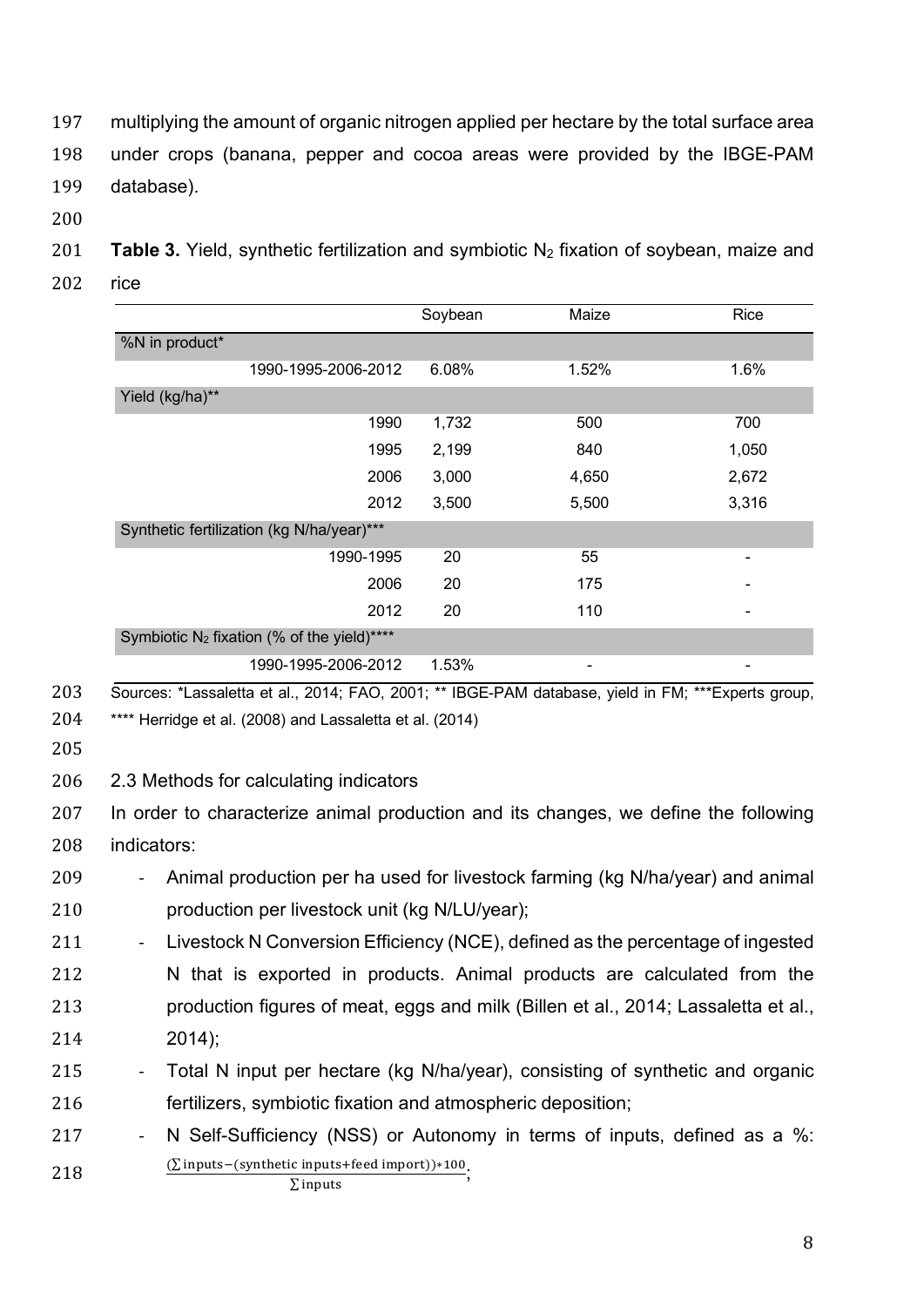219 - N Surplus (NS) is defined as the difference between N inputs (fertilizers, symbiotic fixation, atmospheric deposition) and N outputs (crop harvesting and pasture consumed, volatilization) (kg N/ha/year). The N surplus is a proxy for 222 losses from the soil to the environment, as N leaching. A part of the N surplus can also be stored in the SOM pool (Billen et al., 2014).

# 2.4 Sensitivity analysis of livestock N conversion efficiency

 In modeling real systems, there is always uncertainty regarding the parameter values used. It is important to analyse how the solution derived from the model would change 228 if the values assigned to the parameters were changed to other plausible values (Hillier and Lieberman, 2005).

 Sensitivity analysis attempts to identify which parameters are the most critical in determining the results of the problem. In the context of this paper, we propose that the key parameters are those related to beef cattle production (carcass weight, slaughter rate and herd), because it is the most important in terms of livestock, land use and animal production. Thus, we elaborated an analysis of the sensitivity of animal 235 production and of the NCE to variations on these three parameters. We varied these parameters, independently and jointly, then we compared the results to the reference simulation for the year 2012 (Table 5). For the first simulation (S1), we increased the carcass weight of beef cattle slaughtered and exported by 10%. For the second simulation (S2), we increased the slaughter rate of the beef cattle and the export rate of live animals by 10%. Simulation three (S3) estimated the impact of a 10% increase 241 in the beef cattle herd. Increasing the beef cattle herd on the same pasture area is 242 equivalent to increasing the stocking rate. For the fourth simulation  $(S4)$ , we combined the S1 and S2 (10% increase in carcass weight, slaughter rate and export rate). Simulation five (S5) combined the S1, S2 and S3 (10% increase in the three parameters). Finally, for simulation six (S6), our objective was to simulate an increase in the beef cattle herd to reach the maximum bovine density already reached in the municipality. This rate was 0.88 LU of cattle/ha in 1990 (305,265 cattle LU for 345,000 ha of pasture). Following the same logic as the previous simulations, we simulated changes only for the beef cattle herd. The dairy herd therefore remained the same as in 2012 (17,209 LU) and we increased the herd of beef cattle up to 275,668 LU to reach a total bovine herd of 292,877 LU for 331,000 ha of pasture in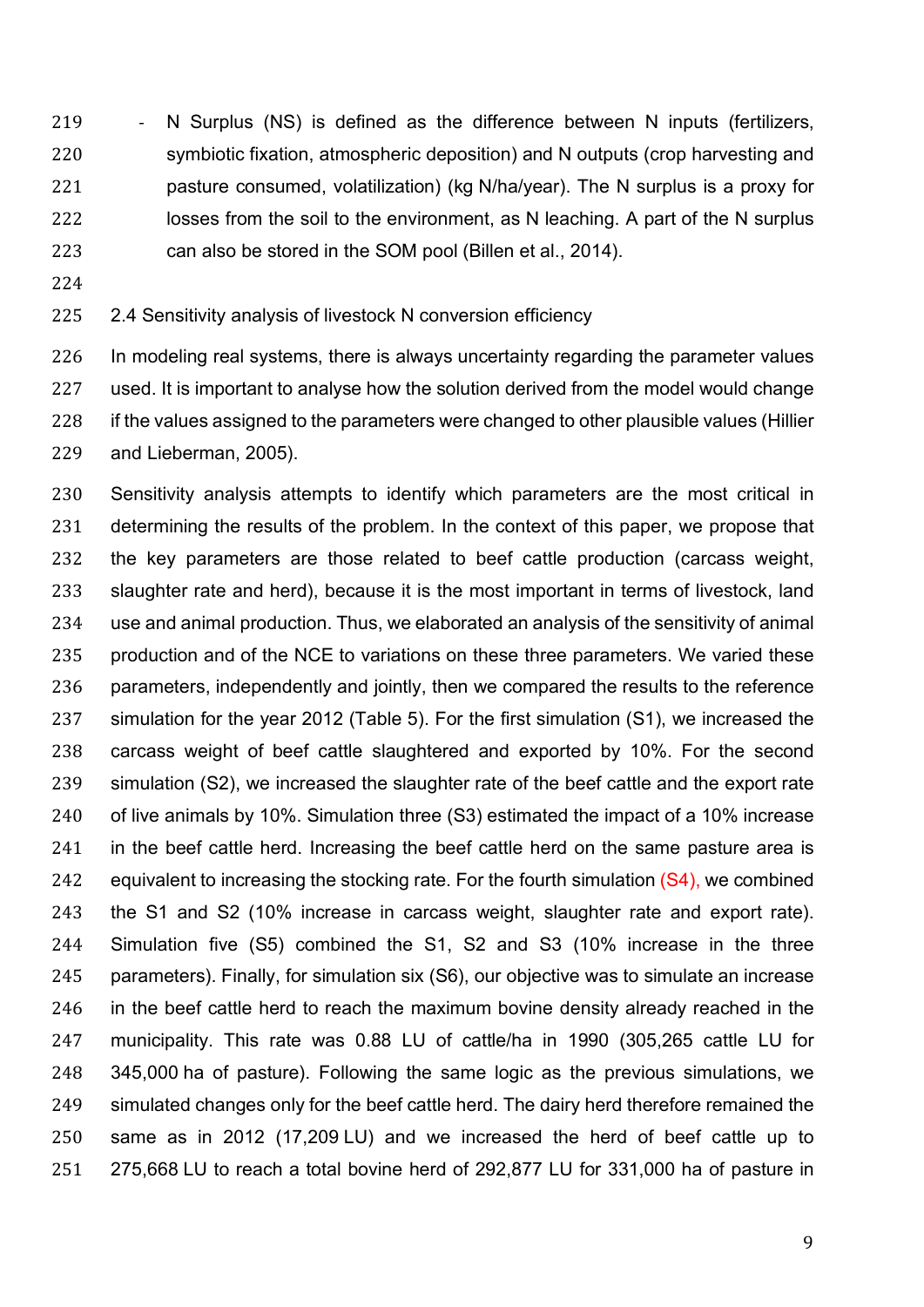2012 (corresponding to an average bovine density of 0.88 LU/ha). This corresponds to an increase in the beef cattle herd of 98%.

#### **3. Results and discussion**

### 3.1 Evolution of livestock farming

 The calculation of LU shows that livestock in Paragominas is composed on average of more than 98% ruminants. Monogastric animals, bred mainly by small-scale farmers for their own consumption or local markets, account for only 1.7% to 0.6% of total LU (Figures 2 and 3). Suckler herds, bred mainly by large landowners for regional and international markets, accounted for 84% of ruminant LU in 1990 and 89% in 2012, which shows a specialization in beef production. Cattle, due to their large numbers and land use, are one of the main drivers of agricultural changes in the municipal area. All arable crops represent between 5% and 20% of the pasture area and rice, corn and soybean crops are dominant (supplementary material Figure 1 Evolution of pasture, crop and deforestation areas from 1990 to 2012).

 From 1990 to 2012, monogastric livestock experienced a 48% decrease in terms of LU (Figure 2). This significant decline is due to a rural exodus, from 1995 onwards, of small-scale farmers looking for a stable job in town (Piketty et al., 2015). The area dedicated to feeding monogastric animals has decreased significantly (from 28,500 ha in 1990 to 850 ha in 2012), due to the sharp decline in livestock and the steep increase in crop yields (supplementary material section 2 - Evolution of production and crop yields from 1990 to 2012).

 Regarding cattle herds, we distinguish three phases. From 1990 to 1995, there was a sharp decrease in livestock units (LU) and an increase in pastures. The decline in LU corresponds to a decapitalization of livestock to invest in the forestry industry. After logging, the forest areas are quickly cleared, and pastures are planted. Without land regulation, farmers take ownership of land, at low cost, by planting pastures. During this phase, there was a significant decline in cultivated areas (from 4,000 to 2,700 ha for rice and from 4,000 to 3,200 ha for corn). However, higher yields have allowed the maintenance of rice production (45 t N) and an increase in corn production (30.4 to 40.8 t N). The second phase between 1995 and 2006 was marked by stabilization of the livestock population and an increase in pasture areas to occupy deforested lands.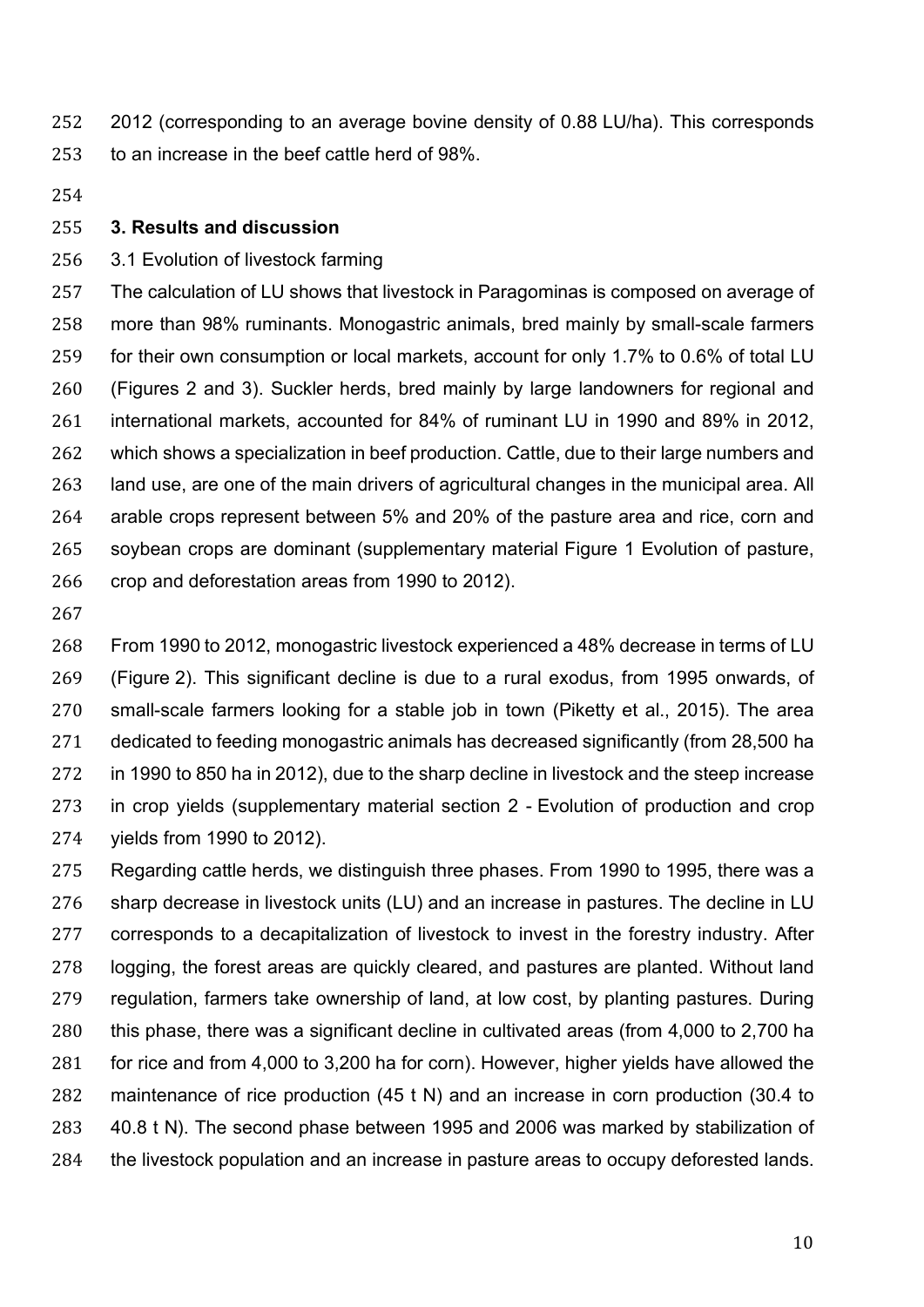The forestry industry reached its peak at the end of the 1990s, before experiencing a sharp decline in the early 2000s. Livestock farming was once again seen as a safe investment, with a profitable market. This phase was also marked by the introduction of soybeans in 1997 and the rapid expansion of areas and crop yields. Rice areas reached 11,000 ha, those of corn 16,000 ha and those of soybeans increased from a few hundred ha to more than 10,000 ha in 2006. Production increased even more with 470 t N of rice, 1,130 t N of corn and 1,824 t N of soybeans (supplementary material Figure 2 - Evolution of production and crop yields from 1990 to 2012). The last phase, from 2006 to 2012, was characterized by a renewed decrease in the livestock population, this time accompanied by a decrease in grazing areas and rice areas (5,500 ha). Rice production decreased to 291 t N. In fact, rice is a so-called "opening" crop, planted just after the land is cleared (Piketty et al., 2015). After 2-3 years of rice cultivation, corn and soybeans are planted. In contrast, there is a tripling of soybean cultivation area (35,000 ha) and a quadrupling of production (7,523 t N). Maize, in rotation with soybeans one year in three, saw its areas and production increase in a more limited way (22,000 ha and 1,845 t N). This phase was marked by strict public policies restricting deforestation. Without the possibility of extension, for the first time there was land competition, between pasture and other crops like soybeans and maize. The corn/soybean rotation is established on the best former rice or pasture plots, that is to say on large fertile, mechanizable plots close to roads (Piketty et al., 2015). We noticed an uncoupling of the dynamics of livestock and pasture areas (Figure 2). The growth of grazing areas is not parallel to the size of the herd; these dynamics can be explained in terms of land expansion and land grabbing. Indeed, a plot of

 pastureland allows the development of land capital and generates income. Finally, after a few years, this plot can be planted with crops.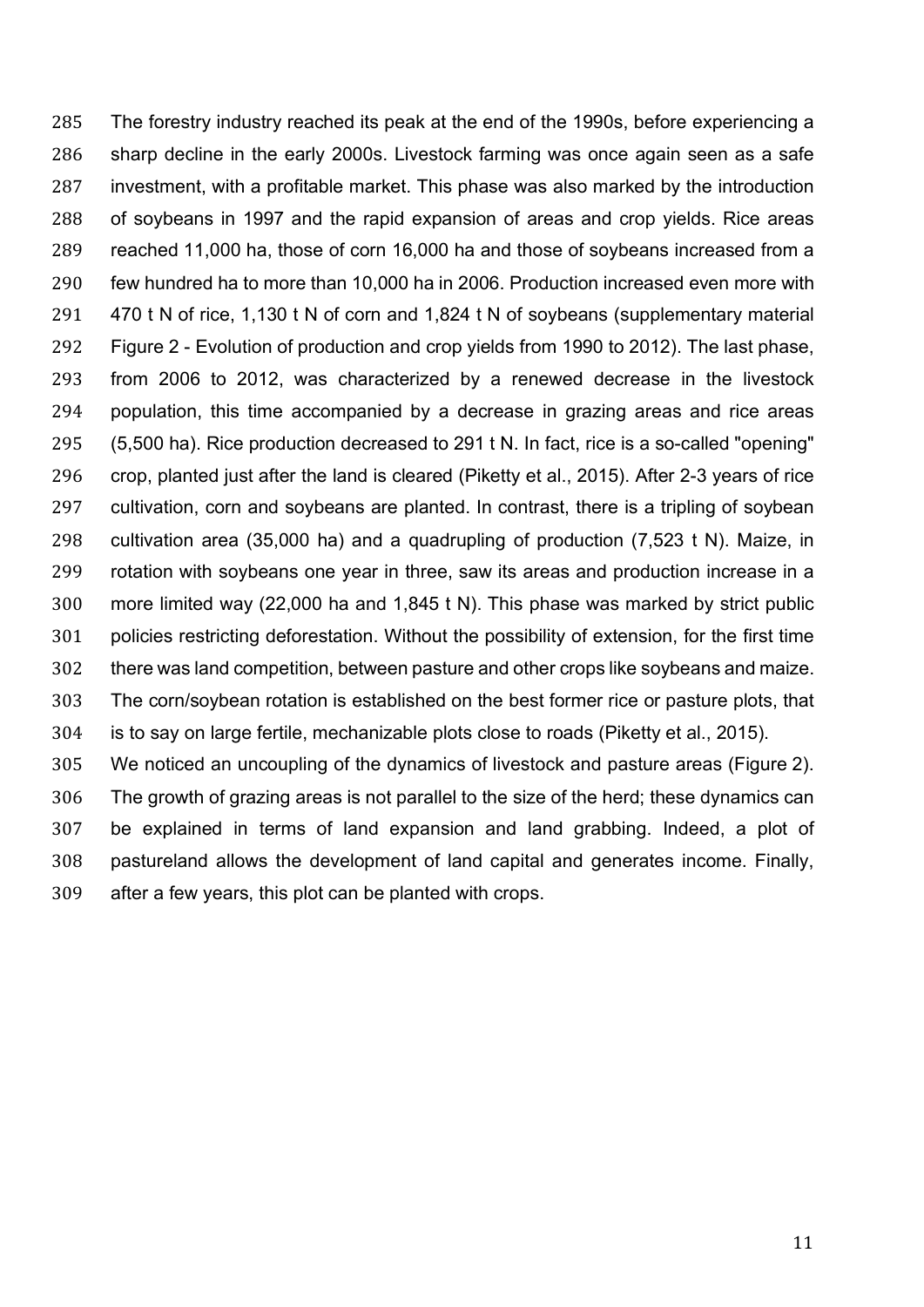

#### **Figure 2.** Evolution of livestock and fodder area from 1990 to 2012

 The grey vertical bars represent the number of ruminants and the black bars the monogastrics. The diagram shows a sharp decrease in the herd. The solid line represents the area under pasture, which increased from 1990 to 2006 and then decreased. Finally, the dotted line represents the area under cropland for feed, which decreased over the entire study period.

 The average livestock density decreased by 43% during the study period, from 0.83 LU/ha in 1990 to 0.61 LU/ha in 1995, 0.58 LU/ha in 2006 and 0.47 LU/ha in 2012. This is an apparent density based on the entire forage area. In fact, densities are heterogeneous because many grazing areas are degraded or under-used. This average density does, nevertheless, reflect the extensive use of land, due either to pasture mismanagement or to the main purpose of grazing, namely land occupation at a reduced cost.

 The analysis of animal production confirms the importance of cattle, which account for over 95% of production (Figure 3). Animal production data confirm the decrease in livestock farming, with a 12% reduction in production over the period between 1990 and 2012 (Figures 3 and 4). There are, however, significant intra-period variations. Production decreased from 1990 to 1995 due to the decline in herd sizes. From 1995 to 2006, despite a stable herd, we note a significant increase in production from 356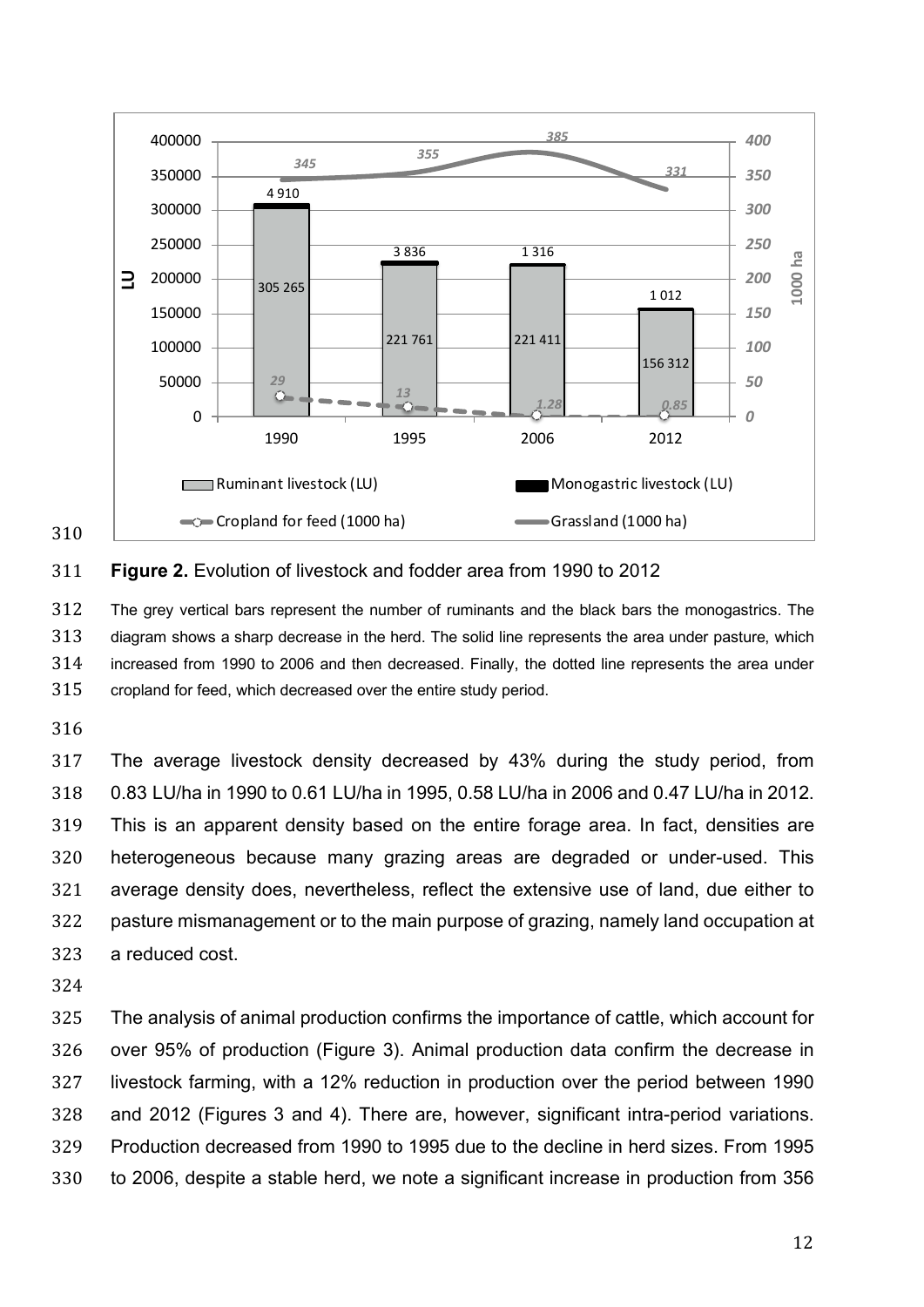to 572 t N, due to beef cattle production (increasing from 215 t N to 435 t N). This indicates a change in cattle ranching systems, with animals being slaughtered heavier and at a younger age. The average carcass weight increased from 210 kg to 229 kg, and the slaughter rate increased from 7.4% to 12.7%. We must add to this the live animals exported, estimated at 2,400 LU (equivalent to 27 t N or 4.7% of production). The period between 2006 and 2012 once again experienced a decrease in production (21%) due to a sharp decline in the livestock population (30%), a 1% decline in the slaughter rate (11.7%), and a slight increase in carcass weight (5%). The only production that increased was the live animals exported, with 5,200 LU (equivalent to 59 t N or 13% of production).



**Figure 3.** Evolution of animal production from 1990 to 2012

 Cattle production is shown in grey (meat and milk production) and monogastric production in black (chicken and pork meat and eggs). Monogastric production is very low. Beef production is dominant and variable.

 Our N flow diagram (Figure 4) shows a high degree of circularity in N flows. In fact, the livestock diet is based on grazing (98% of total N consumed in 1990 and 99% in 2012), and excretion is the main source of N in grazing areas. Excretion accounted for over 76% of the total N input in these areas in 1990 and 63% in 2012. This decrease is explained by the reduction of LU and, therefore, in excretion. Because of this, other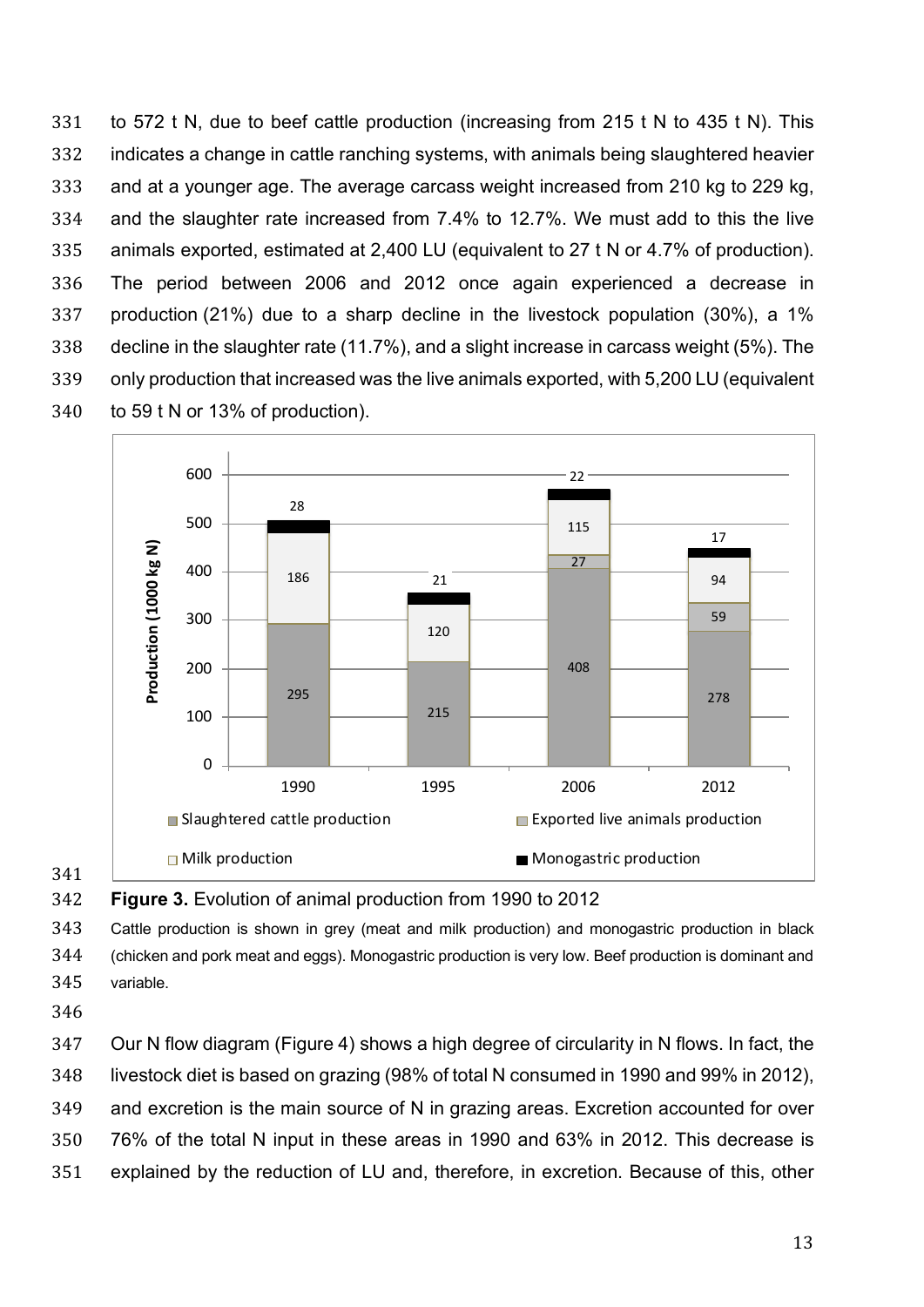sources of N, such as atmospheric deposits and symbiotic fixation, increase proportionally. Flows are marked by low N inputs. A very small proportion of excretion is recovered to fertilize other crops, and a very small proportion of crops are used to feed the animals. Livestock systems and arable cropping systems are thus largely disconnected.





3.2 Livestock farming indicators: production, efficiency and self-sufficiency

 Compared with national and regional production (Gameiro et al., 2019; Billen et al., 2014), animal production per hectare in Paragominas is low (between 0.97 kg N/ha/year in 1995 and 1.48 kg N/ha/year in 2006) (Table 4). This is explained by a low level of production per LU and livestock density. There was a sharp decrease in production per hectare in 1995, due to decapitalization of livestock, low production per LU and a considerable expansion of grazing areas. If we look at production per LU over the study period, it is low but increased sharply from 1.64 to 2.85 kg N/LU/year. The forage system remained very extensive. Only a few producers have intensified it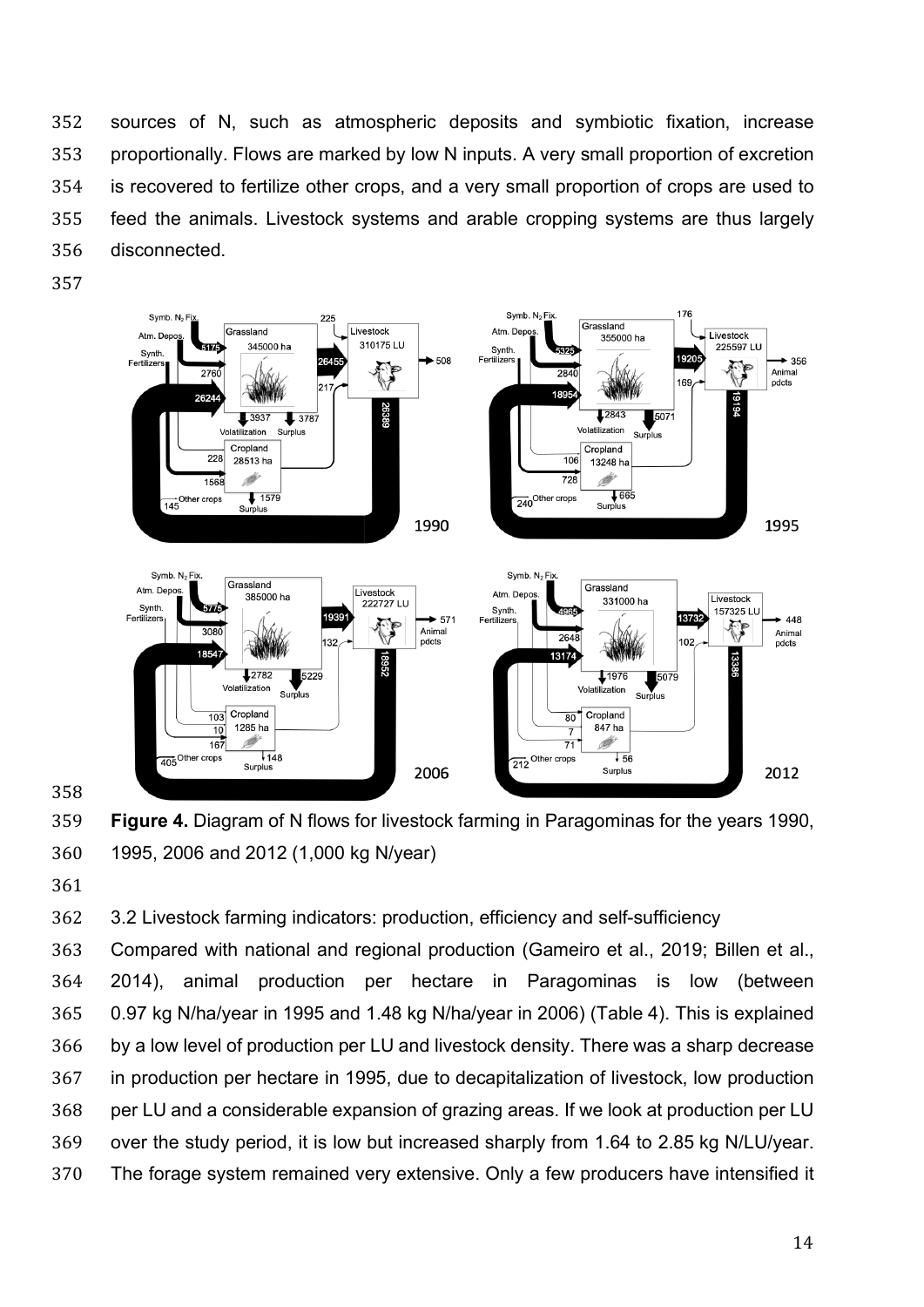by establishing dynamic rotating pasture or plots of elephant grass, fodder sugar cane or corn to make silage for distribution to animals for 1 to 3 months during the dry season. At the same time, cropping systems have intensified considerably with the development of the corn-soybean rotation. Average crop yields increased markedly from 1990 to 2012 (9 kg N/ha, 15 kg N/ha, 93 kg N/ha and 154 kg N/ha). The efficiency of animal production (NCE) is low; nevertheless, it increased over the study period (+71%, Table 4). Improvement in NCE and production per LU is due to increased carcass weights, the livestock exploitation rates (number of animals slaughtered and exported) and, for the last phase, a higher proportion of dairy cows in livestock (9.6% to 11%). Since dairy cows have a higher NCE than beef cattle, this results in an increase in the average NCE of cattle. The beef cattle herd is decreasing, but the animals are more productive.

 The total N input per hectare decreased regularly over the study period (34%, Table 4), in particular due to the decrease in the livestock density and therefore in the amount of excrement (Figure 4). Feed imports are low and concern only soybeans for monogastrics for 1990 and 1995. Synthetic N input levels are low, as these inputs are used only for crops other than grass, and in small quantities. This has enabled the livestock farming system to achieve a large degree of self-sufficiency, exceeding 95% and increasing by +5% (Table 4).

 The surplus per hectare of grassland is very low and relatively stable (Table 4). Permanent grasslands are generally associated with low nitrate leaching, especially if they are farmed extensively (Béline et al., 2012; Lessa et al., 2014). Below a threshold of about 100 kg N/ha/year, N surplus in grasslands does not result in high leaching (Watson and Foy, 2001). The fertilization rate is between 40 and 76 kg N/ha. This average surplus does not result in structural pollution problems; it may, nevertheless, hide one-time and/or localized surpluses that may be significant.

 The indicators generally used to characterize the intensity of farming systems are divergent: indicators expressed per unit area do not show intensification but rather extensification, with a decrease in animal density, inputs per ha and a stabilization of production per ha. However, production per animal unit and livestock efficiency (NCE) increase across the study period (Table 4).

 **Table 4.** Evolution of production, N inputs, efficiency of N use and surpluses of livestock farming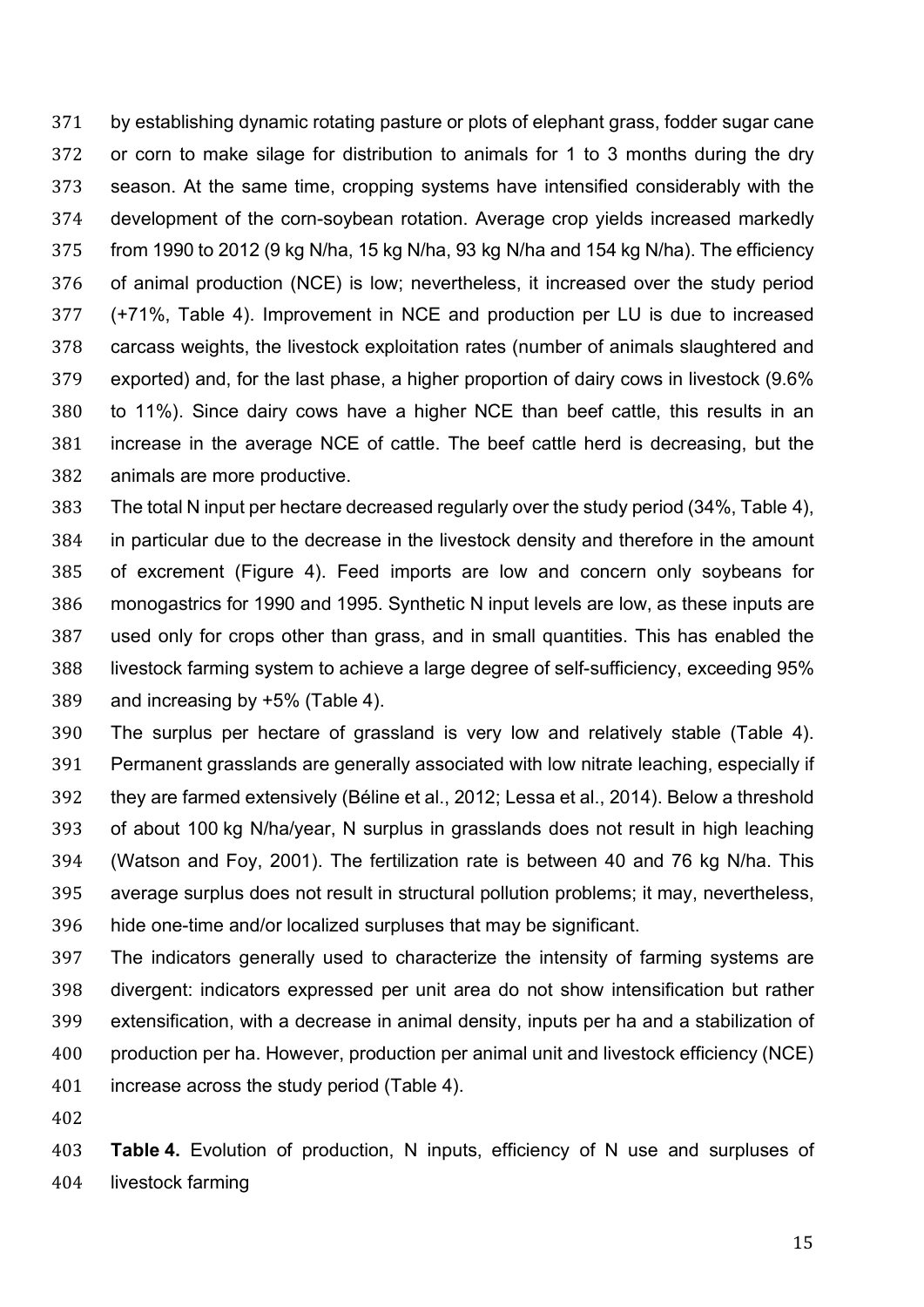|                                                | Year      |       |       | <b>Evolution</b> |           |
|------------------------------------------------|-----------|-------|-------|------------------|-----------|
|                                                | 1990      | 1995  | 2006  | 2012             | 1990-2012 |
| Animal production per ha<br>(kg N/ha/year)     | 1.36      | 0.97  | 1.48  | 1.35             | $-1\%$    |
| Animal production per LU<br>(kg N/LU/year)     | 1.64      | 1.58  | 2.57  | 2.85             | +74%      |
| Total N input (kg N/ha/year)                   | 96        | 76    | 72    | 63               | $-34%$    |
| N Self-Sufficiency (NSS) (%)                   | 95%       | 96.8% | 99.4% | 99.7%            | $+5%$     |
| Livestock N Conversion<br>Efficiency (NCE) (%) | 1.89<br>% | 1.82% | 2.93% | 3.24%            | $+71%$    |
| N surplus (NS) (kg N/ha/year)                  | 14        | 16    | 14    | 15               | $+8%$     |

405

# 406 3.3 Sensitivity to selected beef cattle production parameters

 The S1 and S2 simulations led to a 7% increase in animal production and a 6.8% improvement of the NCE compared with the 2012 reference simulation. The increase in animal production is lower than 10%, because milk production is not affected by these parameters. Simulation three (S3) resulted in a 6.9% increase in production and a -1.7% decrease in the NCE. The decline in NCE is explained by the relative increase in beef cattle in the total herd. Since beef cattle have a lower efficiency than dairy cows and monogastrics, the efficiency of the total herd is slightly lower. The fourth simulation (S4) resulted in a 14.8% increase in production and a 14.3% increase in NCE. Simulation five resulted in a 23.2% increase in production and a 12.7% increase in the NCE. The simulation six (S6) increased production by 68% and decreased the NCE (-9.7%). This situation corresponds to the cattle stocking rate of 1990, with an average feed intake of 73 kg N/ha/year. This is an achievable yield for a well-managed pasture, without a major change in the production system. This increase, although significant, seems achievable in the short to medium term.

421 These simulations show a significant weight of these parameters in the calculation of 422 production and NCE. Simulations S1, S2 and S3 show that the parameters have a 423 comparable effect on production. Simulations S4 and S5 show that they have an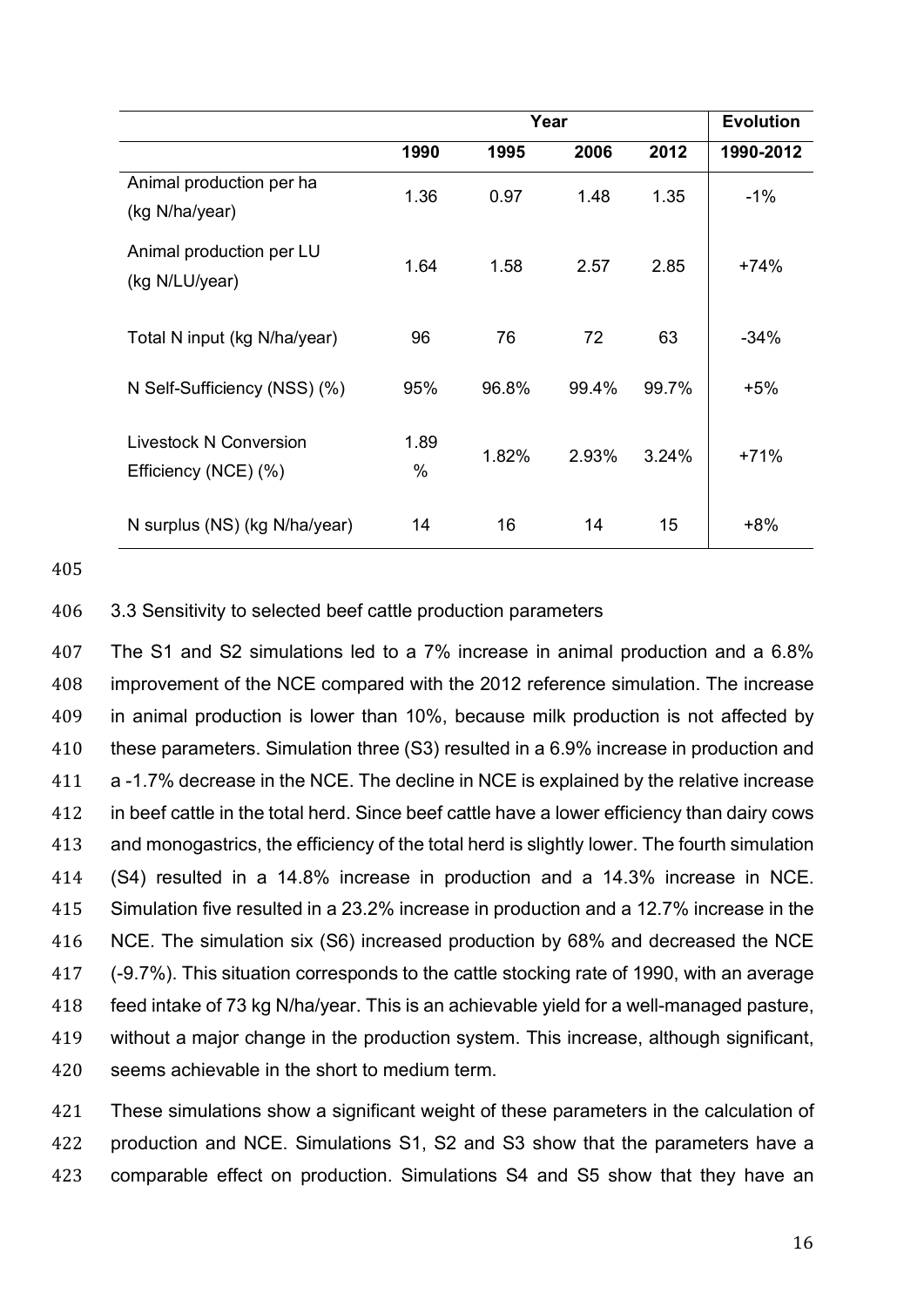424 additive effect on production. However, these parameters do not have the same effect 425 on the NCE. While increased carcass weight and slaughter rate improve NCE, the 426 increased beef cattle herd reduce NCE.

- 427
- 428 **Table 5.** Analysis of the sensitivity of animal production and of NCE to variations in
- 429 three key parameters (% changes over 2012-year values)

|                |                                                                    | <b>PARAMETERS</b>                                                             | <b>RESULTS</b>      |                      |                                                      |
|----------------|--------------------------------------------------------------------|-------------------------------------------------------------------------------|---------------------|----------------------|------------------------------------------------------|
|                | Carcass<br>weight of beef<br>cattle<br>slaughtered<br>and exported | Slaughter rate<br>of beef cattle<br>and the<br>export rate of<br>live animals | Beef cattle<br>herd | Animal<br>Production | <b>Livestock N</b><br>Conversion<br>Efficiency (NCE) |
| S <sub>1</sub> | $+10$                                                              |                                                                               |                     | $+7$                 | $+6.8$                                               |
| <b>S2</b>      |                                                                    | $+10$                                                                         |                     | $+7$                 | $+6.8$                                               |
| S3             | $\blacksquare$                                                     | -                                                                             | $+10$               | $+6.9$               | $-1.7$                                               |
| <b>S4</b>      | $+10$                                                              | $+10$                                                                         |                     | $+14.8$              | $+14.3$                                              |
| S <sub>5</sub> | $+10$                                                              | $+10$                                                                         | $+10$               | $+23.2$              | $+12.7$                                              |
| S <sub>6</sub> |                                                                    |                                                                               | $+98$               | $+68$                | $-9.7$                                               |

430

# 431 3.4 General discussion

 The estimates of N flows allow us to carry out a multi-indicator study of livestock farming. This method, however, requires the availability of statistical data and expertise in livestock farming systems. Biases may apply to the estimate of N flows. It is therefore important to specify and discuss calculation assumptions and the results obtained. In 436 this regard, we note that our livestock farming production and efficiency estimates are probably slightly underestimated. We use carcass weights, the slaughter rate and the proportion of live animal sales from the state of Pará, whereas Paragominas is probably a little more productive than the average for Pará. Due to the lack of accessible data, trading of live animals between municipal areas was not considered. For our study, calculation assumptions and results have been discussed and confirmed by a group of experts. Moreover, our results are consistent with existing publications.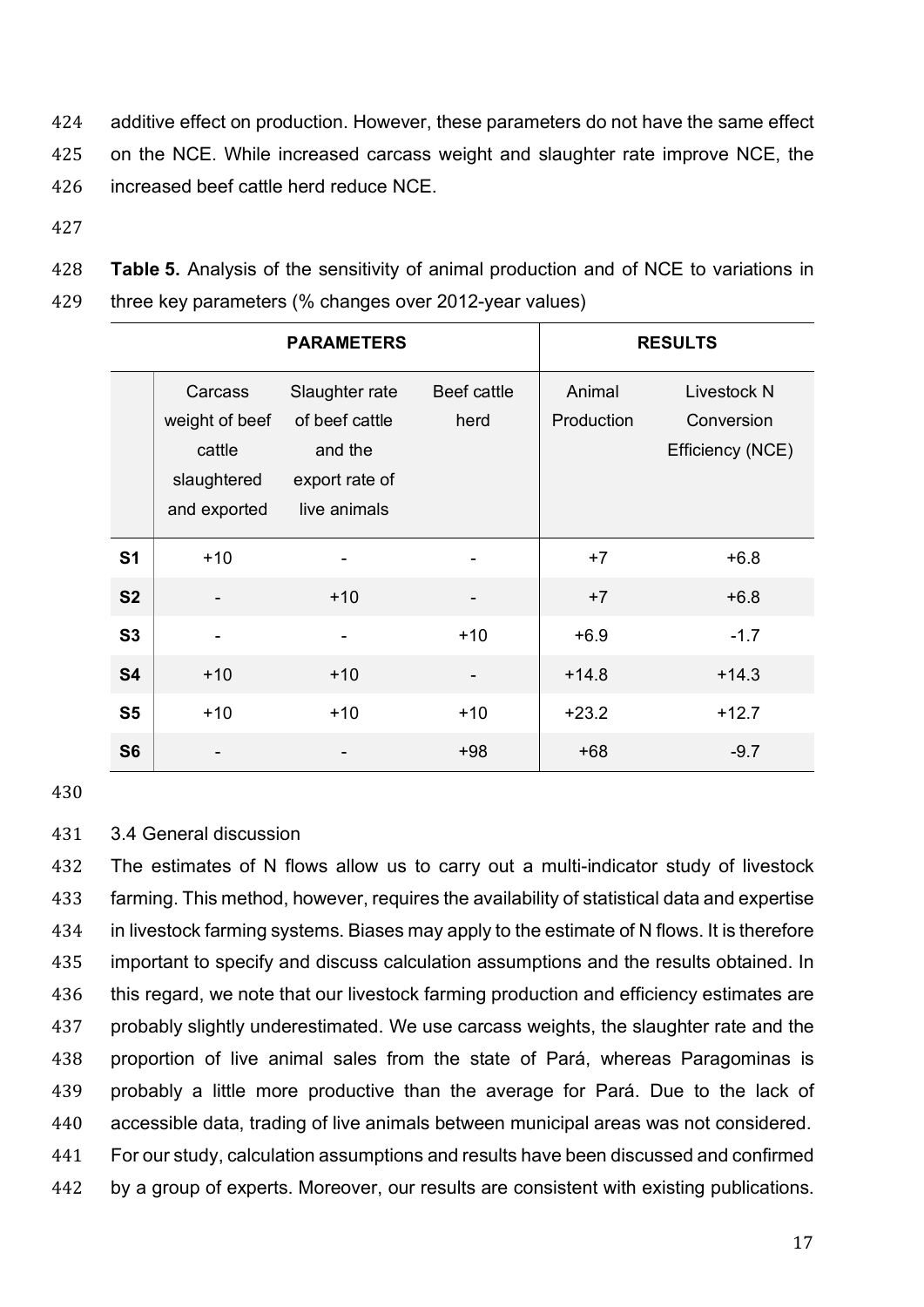For South America, Billen et al. (2014) calculate an animal production of 2.7 kg N/ha/year and a livestock efficiency of 6.3%. For Brazil over the period 1994- 2013, Gameiro et al. (2019) estimate an efficiency of beef cattle production of 5.2%. These results, which are significantly higher than ours, can be explained by a larger proportion of intensive animal production at the regional and national levels. The agribusiness sector, mainly the monogastric and dairy industries, is highly concentrated in the south and southeast of Brazil. Gameiro et al. (2019) estimate livestock efficiency at between 25.7% for pigs and 52.6% for poultry. Even the beef sector, with the best pasture management and the use of concentrates, is more productive in these areas (Cederberg et al., 2011; De Zen et al., 2018; Gameiro et al., 2019). Our study area is known for its specialization in extensive cattle production, with low technology and low performance. Bovine production per hectare is very low in Amazonia and, despite significant variability of the results, there is an improvement in production at the animal level. Cederberg et al. (2011) estimate Amazonian production at 0.74 kg N/ha/year for 1996-97 and 1.29 kg N/ha/year for 2006 (respectively 24 and 42 kg carcass/ha/year). These estimates are equivalent to those estimated for Paragominas with 0.61 kg N/ha/year in 1995 and 1.13 kg N/ha/year in 2006.

 We distinguish three periods of change in livestock farming in this municipal area. The first period, from 1990 to 1995, combined low-cost territorial expansion through the establishment of grazing areas, with the decapitalization of livestock to the benefit of the forestry industry. The second period, from 1995 to 2006, combined territorial expansion with investments to improve the production of livestock and to benefit from a buoyant cattle market. Lastly, the third period, from 2006 to 2012, corresponded to a cessation of territorial expansion and a marked increase in grain crops. This resulted in a decline in livestock numbers and grazing areas, as the best plots of land were devoted to crops. This evolution reaffirms the multiple functions of livestock farming and its flexibility when faced with shifting economic and political contexts. We also note that the establishment of grazing areas is not correlated with the size of herds or animal production. This increases the benefit of using multiple types of indicators, expressed in terms of area as well as livestock units.

 Due to the decrease in the number of head of cattle, we do not observe an intensification on the scale of the municipality (there is a decrease in animal density, animal production and N inputs per unit of area indicated). However, on the animal or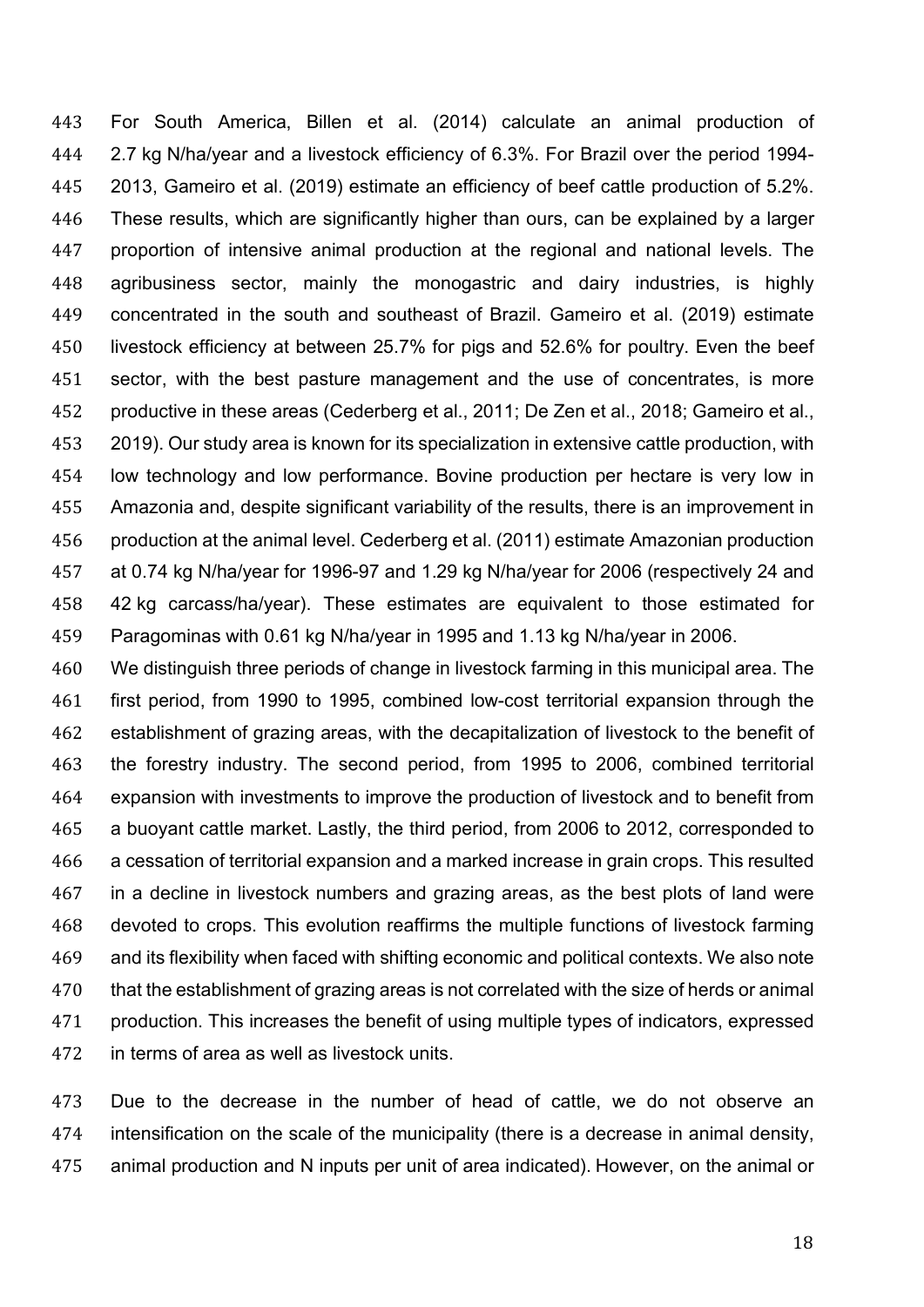herd scale, we highlight an intensification (animal production per LU, the slaughter rate and the efficiency of N use increase). The crop system has, at the same time, greatly intensified and extended. This has led to a decline in pasture area (Piketty et al., 2015). We found no evidence of a link between the increase in animal production and efficiency and the decrease in deforestation or greater competition for land use. The increased oversight of land use, along with repressive policies, enabled the cessation of deforestation, but this did not result in a massive intensification of livestock farming for the moment. It would be useful to work in detail on the determinants of the crop intensification and its links with deforestation.

 Locally, we find the emergence of intensified practices, with feedlot projects, combined agriculture-livestock farming systems, a pig farm with more than 1,500 sows and three dairy plant projects (3,000 L/day) combining specialized producers. These projects are, however, still too small to result in changes to livestock farming and the flows associated with it at the municipal level. There are, nevertheless, wide margins of progress when increasing the use of pastures, the number of animals and their production (S6).

 In conditions similar to those of Paragominas, studies have estimated that a well- managed pasture can allow feed intake between 70 and 120 kg N/ha/year. This calculation is obtained using a fodder production of 15 t DM/ha/year (Embrapa, 2002), a mean protein level of 0.016 kg N/kg DM (Corrêa et al., 2005) and a feed intake of 30-50% of the dry material produced. For the most productive areas of the Amazon, Arima et al. (2005) estimate animal production between 1.73 and 2.45 kg N/ha/year (56-80 kg carcasses/ha/year). For the states of Para, Acre, Bahia, Maranhão and Tocantins, De Zen et al. (2018) calculate an average animal production of 2.19 kg N/ha/year for the period from 2007 to 2012. Mandarino et al. (2019) estimate the production of low-tech farms in northern Mato Grosso at 3.1 kg N/ha/year for the year 2014. These differences show that there are still growth margins. Mandarino et al. (2019) show that production systems can double or triple their production by adopting good practices.

 One of the difficulties in Paragominas is the lack of fodder at the end of the dry season. To bridge this critical gap, multiple solutions may exist, such as the establishment of combined grazing reserves with cutting (ensilage, haymaking) or the development of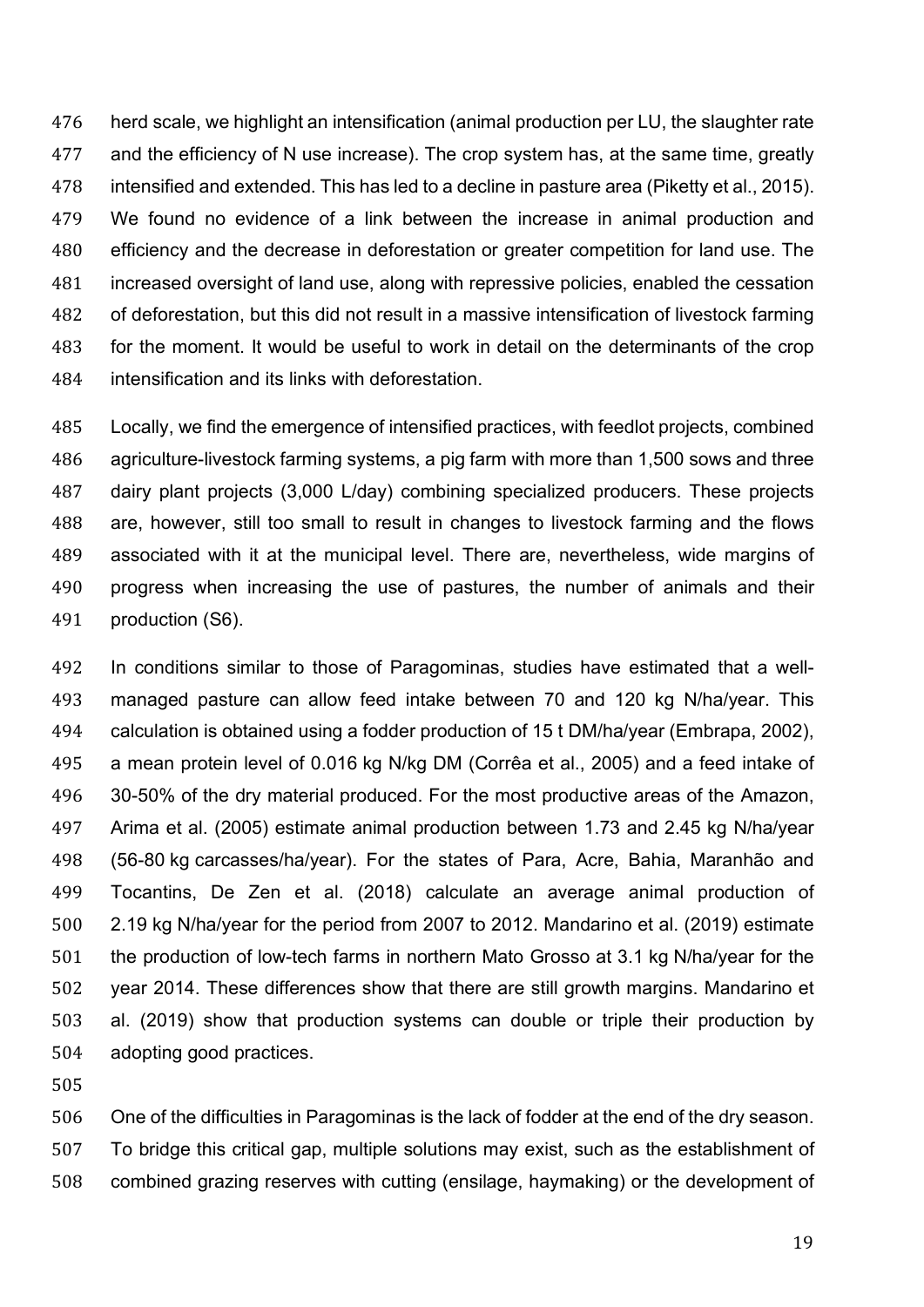small, irrigated areas of highly productive fodder crops, such as sugar cane or elephant grass. This also includes territorial specialization with cow-calf production areas using extensive grazing and fattening zones based on distributed fodder. Fattening based on grazing between two crops is also being tested in the field. An area under maize is grazed after the harvest, during the dry season. Last of all, the area produces a significant quantity of grain, which may enable the development of monogastric livestock farming. A pig farm project with the objective of 3,000 sows is currently under development. This offering will develop if the market grows and if producers meet consumers' demands in terms of quality, price, and societal expectations regarding the environment and animal wellbeing. Investments will therefore need to be more productive and efficient. The environmental functions of livestock farming must be increased through the re-diversification of land plots, production systems and landscapes, by establishing a diversity of grazing species, the planting of trees in grazing areas, and the reforestation of wetlands and river banks. As monogastric livestock farming increases, it would be essential to better integrate livestock and arable cropping systems, which are currently disjointed. This would maintain closed N cycles, high self-sufficiency and very low N losses.

#### **4. Conclusion**

 By describing in detail 20 years of evolution of material flows, this study allows us to characterize the dynamics of livestock farming in Paragominas. Livestock farming essentially remains extensive, with low levels of production and efficiency. Despite a huge decrease in the livestock population and in grazing areas, animal production per hectare stabilized in 2012 at the same level as in 1990, and the production per LU is increasing. We did not find any relation between this process and the decrease in deforestation from 2006 to 2012. In fact, this is explained by a zootechnical progression (at the animal level). There is a significant potential to increase animal production. The land occupation and capital mobilization functions of livestock farming remain very important. We highlighted a phenomenon of competition for land use after 2006 and an intensification of cropping systems with the significant development of corn and soybeans. A further increase in the production of the livestock systems depends not only on control of the land but also on a favorable economic context.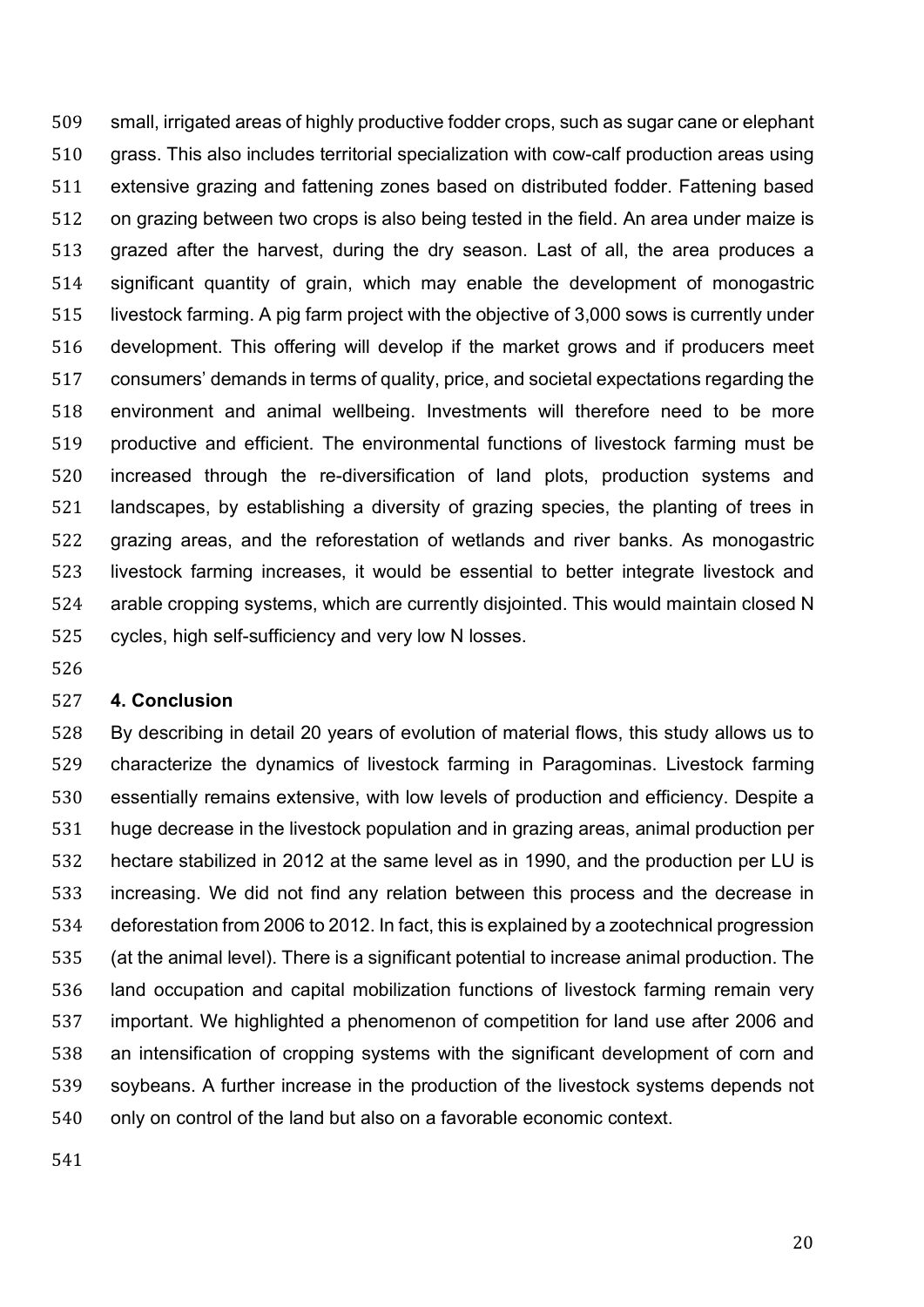## **Acknowledgements**

 This work was supported by the French National Research Agency [ANR-13-AGRO-0003].

## **References**

 ABEG - Associaçao Brasileira dos Exportadores de Gado, 2015. Vantagens da exportaçao de bovinos vivos no brasil, ed. SCOT consultoria, Belém, PA, Brazil. 49pp.

 Abmael, S.C., Berndt, A., Leytem, A., Alves, B.J.R., de Carvalhod, I.N.O., de Barros Soares, L.H., Urquiaga, S., Boddey, R.M., 2016. Impact of the intensification of beef production in Brazil on greenhouse gas emissions and land use. Agricultural Systems 143, 86-96. https://doi.org/10.1016/j.agsy.2015.12.007.

- Arima, E., Barreto, P., Brito, M., 2005. Pecuária na amazônia: tendências e implicações para a conservação ambiental. Ed. Instituto do Homem e Meio Ambiente da Amazônia, Bélem, Brasil, 76pp. http://imazon.org.br/PDFimazon/Portugues/livros/ecuaria-na-amazonia-tendencias-e-implicacoes-para.pdf.
- Barreto, A., Berndes, G., Sparovek, G., Wirsenius, S., 2013. Agricultural intensification in Brazil and its effects on land-use patterns: An analysis of the 1975–2006 period. Global Change Biology. 19, 1804–1815.
- Béline, F., Delaby, L., Vertès, F., Rochette, P., Morvan, T., Parnaudeau, V., Cellier, P., Peyraud, J.L., 2012. Transformation, devenir et valorisation de l'azote : des effluents d'élevage aux systèmes de cultures. In Les flux d'azote liés aux élevages : Réduire les pertes, rétablir les équilibres (ed. Peyraud JL and Cellier P), pp. 231- 272. Paris, France.

 Billen, G., Lassaletta, L., Garnier, J., 2014. A biogeochemical view of the global agro-food system: Nitrogen flows associated with protein production, consumption and trade. Global Food Security 3, 209–219. doi:10.1088/1748-9326/10/2/025001.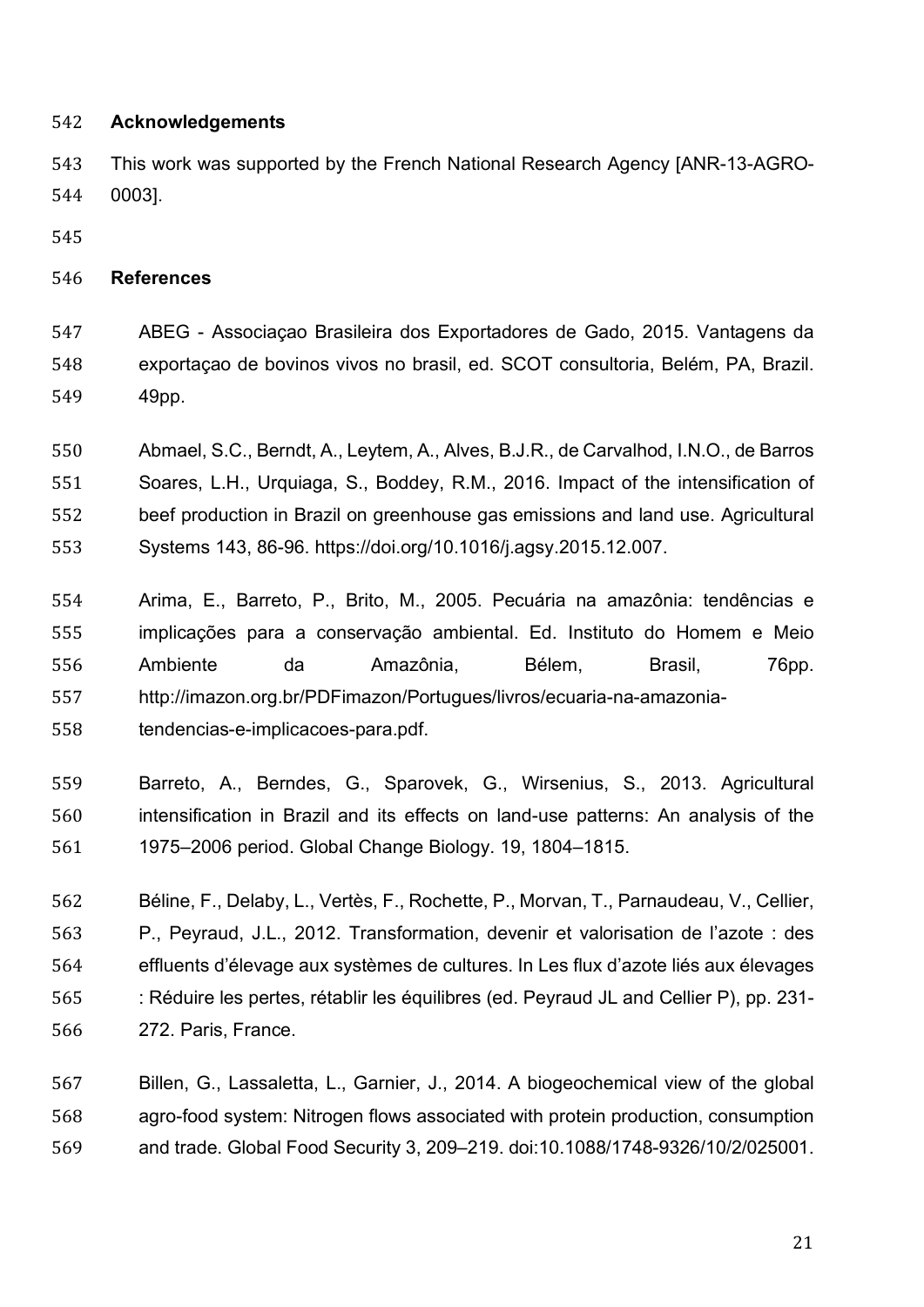- Billen, G., Lassaletta, L., Garnier, J., 2015. A vast range of opportunities for feeding the world in 2050: trade-off between diet, N contamination and international trade. Environmental Research letters 10, 1-15.
- 

 Bonaudo, T., Billen, G., Garnier, J., Barataud, F., Bognon, S., Marty, P., Dupré, D., 2015. Le système agro-alimentaire : un découplage progressif de la production et de la consommation. In Essai d'écologie territoriale : L'exemple d'Aussois en Savoie, (ed. CNRS), pp. 157-178. Paris, France.

- Bowman, M.S., Soares-Filho, B.S., Merry, F.D., Nepstad, D.C., Rodrigues, H., Almeida, O.T., 2012. Persistence of cattle ranching in the Brazilian Amazon: A spatial analysis of the rationale for beef production. Land Use Policy, 29 (3), 558- 568. https://doi.org/10.1016/j.landusepol.2011.09.009.
- Cederberg, C., Martin Persson, U., Neovius, K., Molander, S., Clift, R., 2011. Including Carbon Emissions from Deforestation in the Carbon Footprint of Brazilian Beef. Environ. Sci. Technol., 45, 1773–1779. https://pubs.acs.org/doi/10.1021/es103240z.
- Corrêa, E.S., Costa, F.P., Augusto, G., Filho, D.M., Pereira, M.D.A., Amador, N., 2005. Sistema e custo de produçao de gado de corte no Estado do Para - regiao de Paragominas, Ed. Embrapa, Comunicaçao técnico, 96(6), Belém, PA, Brazil.
- Coutinho, A.C., Almeida, C.A., Venturieri, A., Esquerdo, J.C.D.M., Silva, M., 2013. Uso e cobertura da terra nas áreas desflorestadas da Amazônia Legal: TerraClass 2008, ed. Embrapa, Belém, PA, Brazil. pp107. http://www.alice.cnptia.embrapa.br/alice/handle/doc/960817.
- De Oliveira Silva, R., Barioni, L.G., Julian Hall, J.A., Moretti, A.C., Fonseca Veloso, R., Alexander, P., Crespolini, M., Moran, D., 2017. Sustainable intensification of Brazilian livestock production through optimized pasture restoration. Agricultural Systems 153, 201–211. http://dx.doi.org/10.1016/j.agsy.2017.02.001.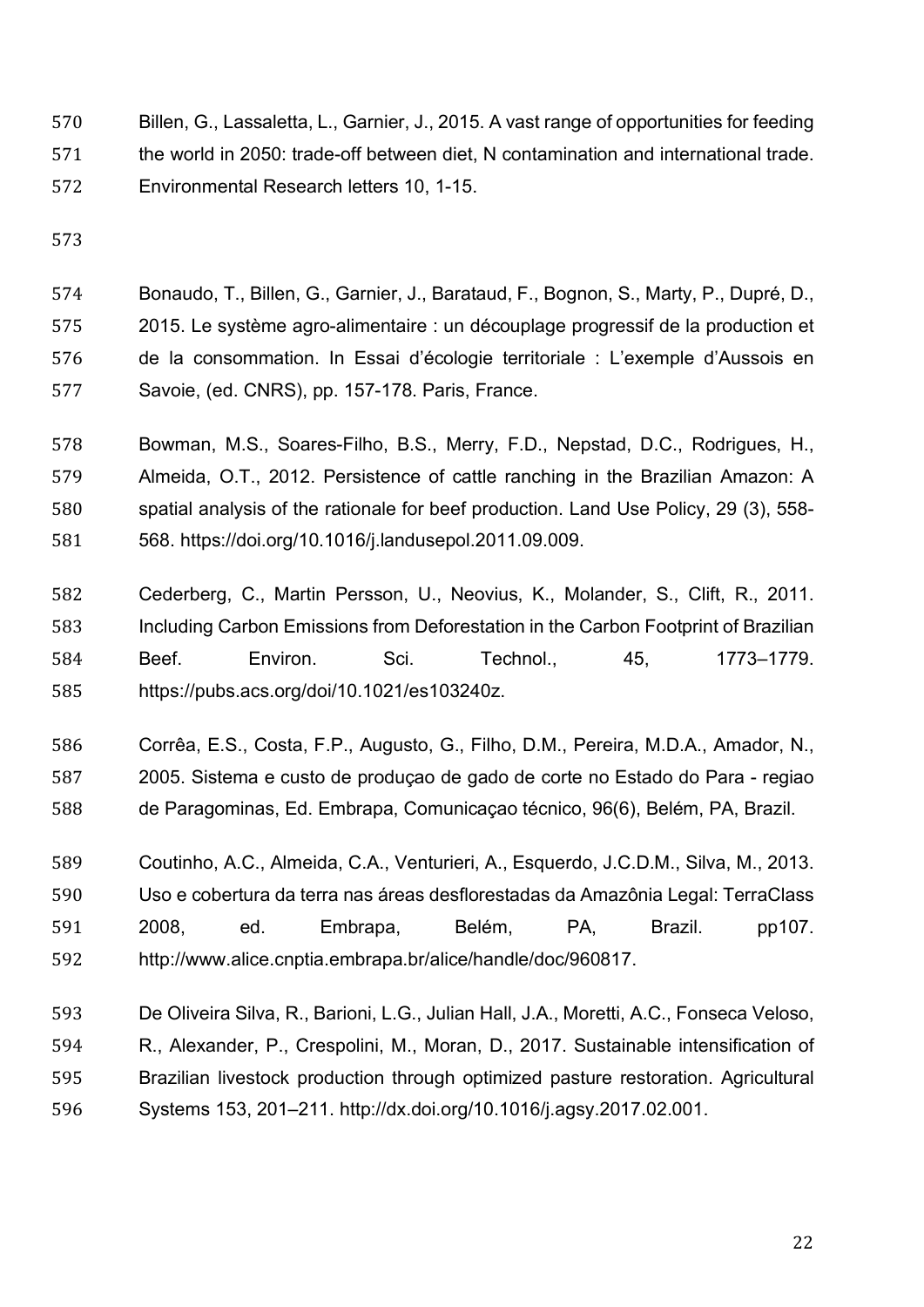- De Zen, S., Moreira, R., Gomes, M., Penazzi, G., 2018. Em 10 anos, produtividade média da pecuária nacional cresce mais de 22%. Ed. CAN Brasil, Ativos pecuaria de corte, 38 edição, Febuary 2018, Brasilia, Brasil, 5pp. https://www.cnabrasil.org.br/assets/arquivos/boletins/38-
- ativocorte\_0.99487700%201537805664.pdf.
- Dentener, F.J., Stevenson, D., Ellingsen, K., Noije, T., Van Schultz, M., Amann, M., Atherton, C., Bell, N., Bey, I., Bouwman, L., Butler, T., Cofala, J., Collins, B., Drevet, J., Doherty, R., Eickhout, B., Fiore, A., Gauss, M., Hauglustaine, D., Horowitz, L., Isaksen, I.S.A., Josse, B., Lawrence, M., Lamarque, J.F., Montanaro, V., Müller, J.F., Peuch, V.H., Pitari, G., Pyle, J., Rast, S., Rodriguez, J., Savage, N.H., Shindell, D., Strahan, S., Szopa, S., Sudo, K., Dingenen, R., Van Wild, O., Zeng, G., 2006. The Global Atmospheric Environment for the Next Generation. Environmental Science & Technology 40(11), 3586–3594. https://doi.org/10.1021/es0523845.
- Embrapa, 2002. Avaliação de Pastagem de Capim-Braquiarão em Pastejo Rotacionado, Castanhal, PA. Boletim de Pesquisa e Desenvolvimento 14. Belém. PA, Brazil. 23pp.
- https://ainfo.cnptia.embrapa.br/digital/bitstream/item/48924/1/Boletim-PD-14-
- AMAZ-ORIENTAL.pdf.
- FAO, 2001. Food balance sheets. A handbook, ed. FAO, Rome, Italy. http://www.fao.org/docrep/003/x9892e/x9892e00.htm.
- Filoso, S., Martinelli, L.A., Howarth, R.W., Boyer, E.W., Dentener, F.J., 2006. Human activities changing the nitrogen cycle in Brazil. Biogeochemistry 79(1), 61– 89.
- Gameiro, A.H., Bonaudo, T., Tichit, M., 2019. Nitrogen, phosphorus and potassium accounts in the Brazilian livestock agro-industrial system. Reg. Environ. Change 19(3), 893–905. https://doi.org/10.1007/s10113-018-1451-2.
- Gerber, P., Steinfeld, H., Henderson, B., Mottet, A., Opio, C., Dijkman, J., Falcucci, A., Tempio, G., 2013. Tackling Climate Change Through Livestock: A Global Assessment of Emissions and Mitigation Opportunities FAO, Rome, 115pp.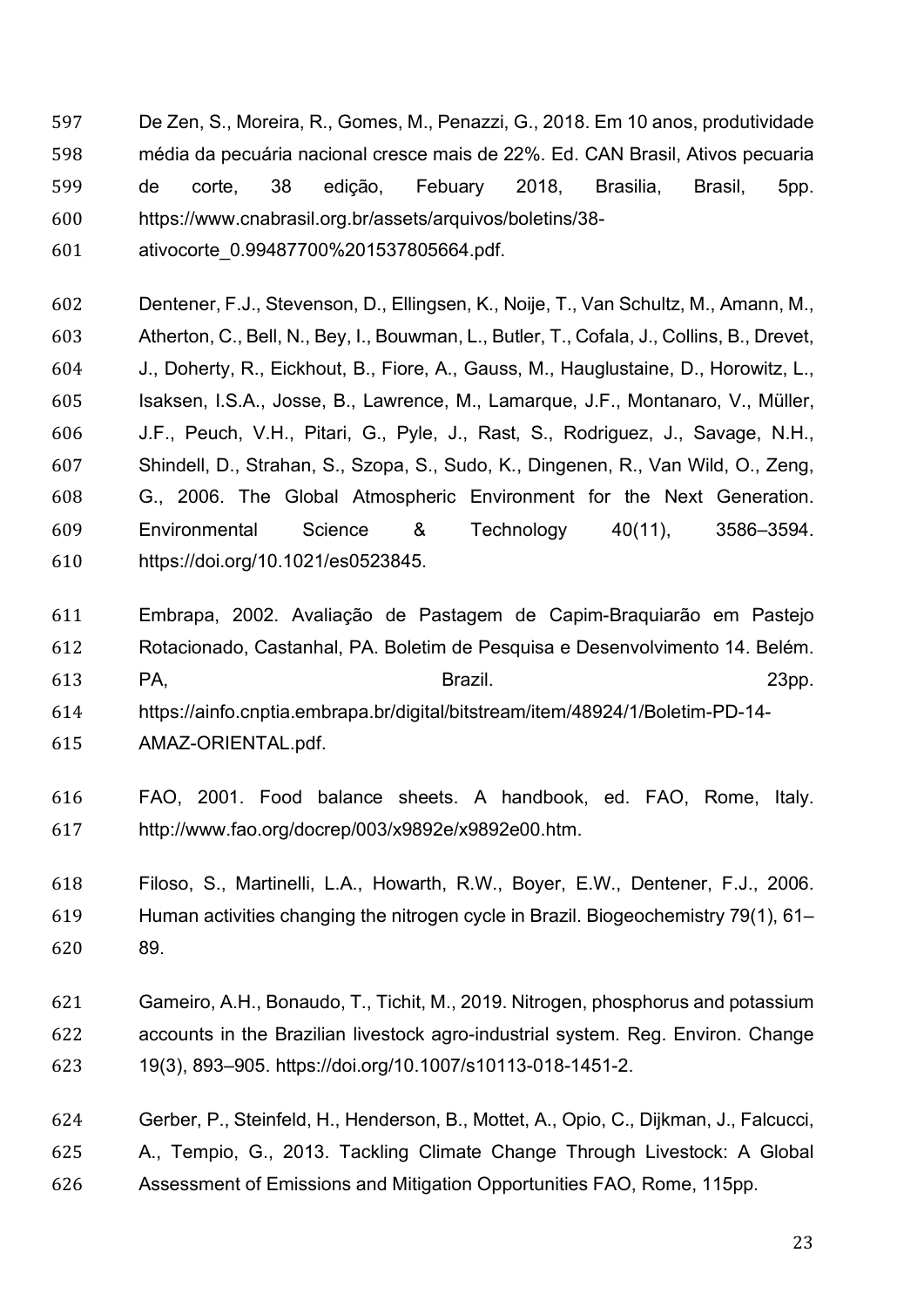- Herrero, M., Wirsenius, S., Henderson, B., Rigolot, C., Thornton, P., Havlík, P., de Boer, I., Gerber, P., 2015. Livestock and the environment: What have we learned in the past decade? Annu. Rev. Environ. Resour. 40, 177–202. doi: 10.1146/annurev-environ-031113-093503.
- Herridge, D.F., Peoples, M.B., Boddey, R.M., 2008. Global inputs of biological nitrogen fixation in agricultural systems. Plant Soil 311, 1–18.
- Hillier, F.S., Lieberman, G.J., 2005. Introduction to Operations Research, Boston: McGraw Hill. 8th ed.
- IBGE-PAM (Municipal Agricultural Production), 2017. Instituto Brasileiro de Geoagrafia e Estatistica - IBGE. Sistema IBGE de Recuperação Automática. Retrieved on Febuary 2017, from https://sidra.ibge.gov.br/pesquisa/pam/tabelas.
- IBGE-PPM (Municipal Livestock Survey), 2017. Instituto Brasileiro de Geoagrafia e Estatistica - IBGE. Sistema IBGE de Recuperação Automática - Retrieved on Febuary 2017, from https://sidra.ibge.gov.br/pesquisa/ppm/quadros/brasil/2017.
- IBGE-Sidra, 2016. Instituto Brasileiro de Geoagrafia e Estatistica IBGE. Sistema IBGE de Recuperação Automática - Sidra. Retrieved on October 2016, from https://sidra.ibge.gov.br/pesquisa/pib-munic/tabelas.
- INPE-Prodes, 2020. Projeto PRODES: Monitoramento da floresta Amazônica Brasileira por satélite. Retrieved on January 2020, from http://www.obt.inpe.br/OBT/assuntos/programas/amazonia/prodes.
- Kaimowitz, D., Angelsen, A., 1998. Economic Models of Tropical Deforestation A Review, Center for International Forestry Research (CIFOR), Bogor, Indonesia, 138pp. doi: 10.17528/cifor/000341.
- Lassaletta L., Billen G., Garnier J., Bouwman, L., Velazquez, E., Mueller, N.D., Gerber, P., 2016. Nitrogen use in the global food system: past trends and future trajectories of agronomic performance, pollution, trade, and dietary demand. Environmental Research letters 11 (9), 1-14. doi:10.1088/1748-9326/11/9/095007.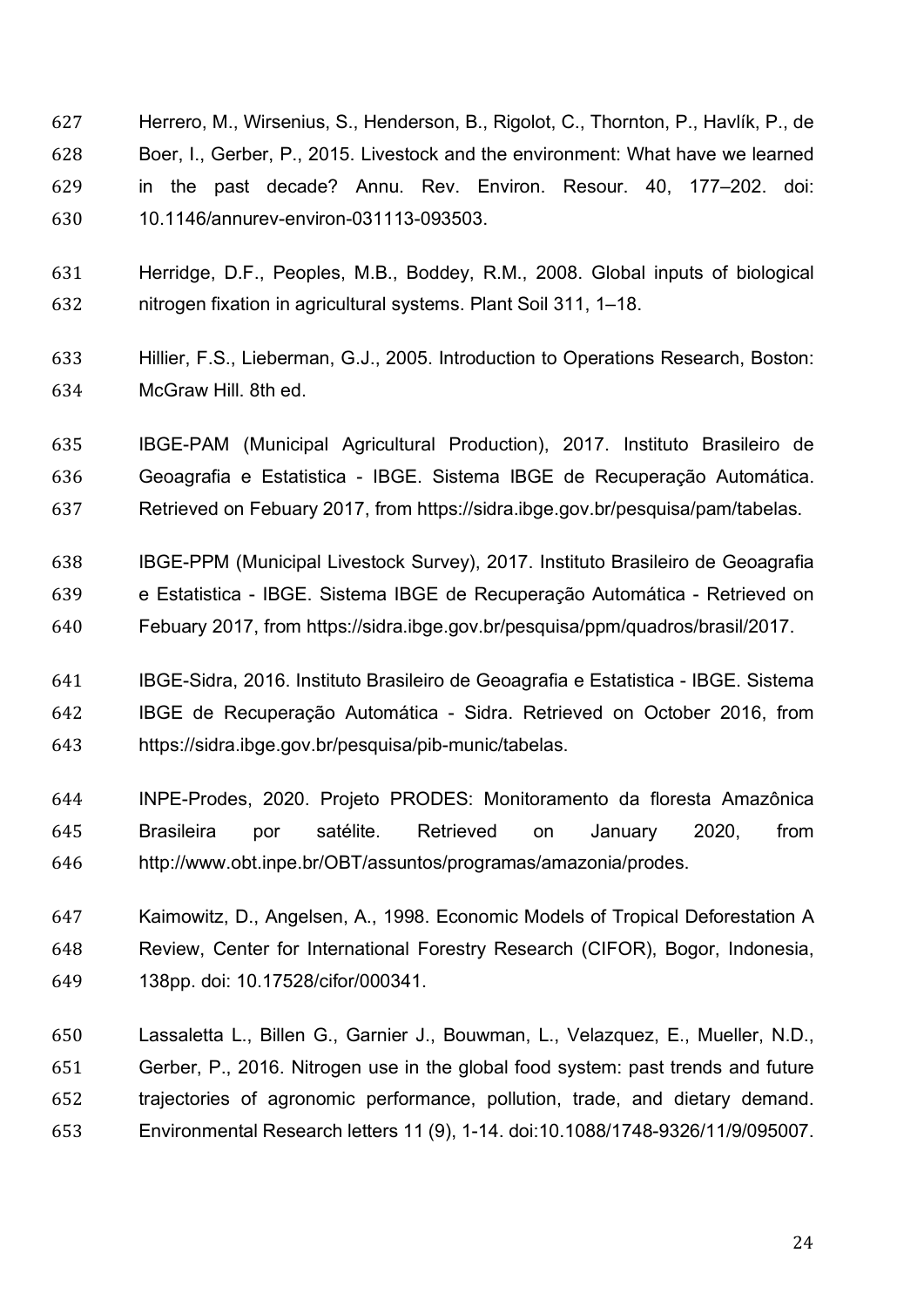Lassaletta, L., Billen, G., Grizzetti, B., Anglade, J., 2014. 50 year trends in nitrogen use efficiency of world cropping systems: the relationship between yield and nitrogen input to cropland. Environmental Research letters 9, 1-9. doi:10.1088/1748-9326/9/10/105011

 Latawiec, A.E., Strassburg, B.B.N., Valentim, J.F., Ramos, F., Alves-Pinto, H.N., 2014. Intensification of cattle ranching production systems: socioeconomic and environmental synergies and risks in Brazil. Animal 8(8), 1255–1263.

 Laurent, F., 2014. Caractérisation et cartographie de l'éco-efficience des pâturages amazoniens à l'aide d'images MODIS. Search memory Master 1 Politiques Territoriales de Développement Durable. Maine University, Le Mans, France.

 Lessa, A.C.R., Madarib, B.E., Paredesa, D.S., Boddey, R.M., Urquiagac, S., Jantaliac, C.P., Alves, B.J.R., 2014. Bovine urine and dung deposited on Brazilian savannah pastures contribute differently to direct and indirect soil nitrous oxide emissions. Agriculture, Ecosystems and Environment 190, 104–111.

 Mandarino, R.A., Barbosa, F.A., Bastos Lopes, L., Telles, V., de Azevedo Sondré Florence, E., Lage Bicalho, F., 2019. Evaluation of good agricultural practices and sustainability indicators in livestock systems under tropical conditions. Agricultural Systems 174, 32–38. https://doi.org/10.1016/j.agsy.2019.04.006.

 Margulis, S., 2003. Causas do Desmatamento da Amazônia Brasileira. Banco Mundial, Brasil, Julho 2003, 100pp. (ISBN: 85-88192-10-1)

 Miele, M., Soares Machado, J., 2007. Levantamento Sistemático da Produção e Abate de Suínos: 2006 e 2007. Documentos 122, ed. Embrapa Suinos e aves, Concordia, SC, Brazil, 29pp.

 Oliveira, R.S.R.J.C., De Ferreira, J.C.N.E.E.R., 2011. Mapeamento do uso e cobertura da terra em áreas desflorestadas no município de Paragominas - PA nos anos de 1991 e 2008. In XV Simpósio Brasileiro de Sensoriamento Remoto – SBSR, pp. 4752–4759. INPE, Curitiba, PR, Brazil.